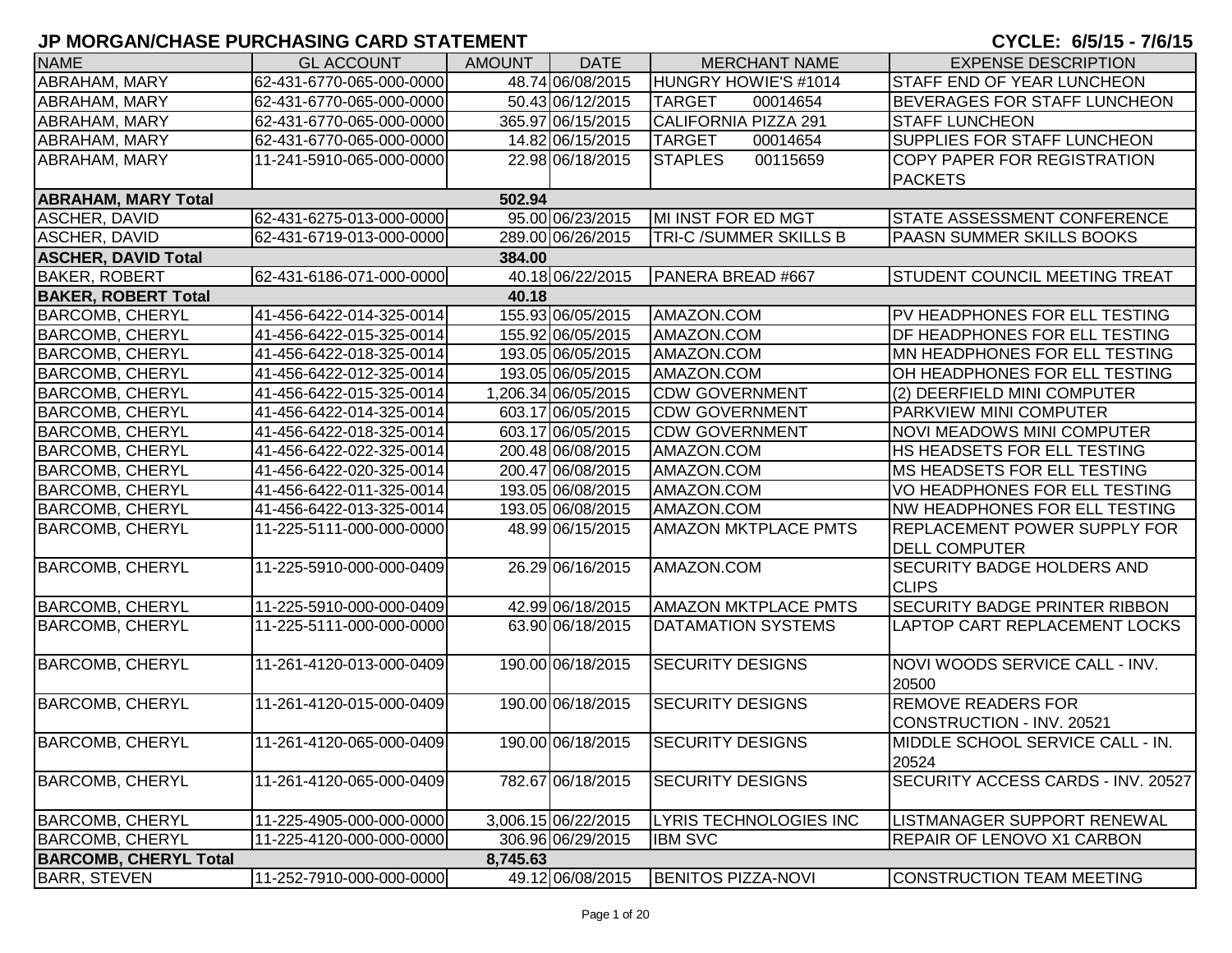| <b>NAME</b>                 | <b>GL ACCOUNT</b>        | <b>AMOUNT</b> | <b>DATE</b>         | <b>MERCHANT NAME</b>                          | <b>EXPENSE DESCRIPTION</b>         |
|-----------------------------|--------------------------|---------------|---------------------|-----------------------------------------------|------------------------------------|
| <b>BARR, STEVEN</b>         | 12-192-9192-000-000-0000 |               | 135.00 06/10/2015   | <b>MSBO</b>                                   | MSBO 2015/16 MEMBERSHIP DUES       |
| <b>BARR, STEVEN</b>         | 11-252-5990-000-000-0000 |               | 139.99 06/11/2015   | <b>RED WING SHOE#525</b>                      | <b>CONSTRUCTION BOOTS</b>          |
| <b>BARR, STEVEN</b>         | 11-252-7910-000-000-0000 |               | 22.47 06/15/2015    | TIM HORTON'S #914221                          | DONUTS FOR BUS DRIVERS/AIDES       |
| <b>BARR, STEVEN Total</b>   |                          | 346.58        |                     |                                               |                                    |
| <b>BEDFORD, JULIE</b>       | 62-431-6275-015-000-0000 |               | 290.00 06/05/2015   | <b>WOODEN SPOON CAFE</b>                      | <b>END OF YEAR DCC SEND OFF</b>    |
|                             |                          |               |                     |                                               | <b>CELEBRATION</b>                 |
| <b>BEDFORD, JULIE</b>       | 62-431-6275-015-000-0000 |               | 24.30 06/10/2015    | OLGA'S KITCHEN - 6                            | SPECIAL STUDENT LUNCH              |
| <b>BEDFORD, JULIE</b>       | 62-431-6275-015-000-0000 |               | 16.29 06/10/2015    | <b>TARGET</b><br>00014654                     | SPECIAL AWARD FOR STUDENTS         |
| <b>BEDFORD, JULIE Total</b> |                          | 330.59        |                     |                                               |                                    |
| <b>BENGLE, HOLLY</b>        | 11-351-5110-000-953-0000 |               | 75.93 07/06/2015    | <b>TARGET</b><br>00006114                     | <b>SUPPLIES</b>                    |
| <b>BENGLE, HOLLY Total</b>  |                          | 75.93         |                     |                                               |                                    |
| <b>BLOOM, LYNETTE</b>       | 11-351-5990-000-953-0000 |               | 40.96 06/11/2015    | <b>ORIENTAL TRADING CO</b>                    | <b>SUMMER CARE SUPPLIES</b>        |
| <b>BLOOM, LYNETTE</b>       | 62-431-6350-031-000-0000 |               | 1,052.00 06/16/2015 | <b>SEA LIFE MICHIGAN</b>                      | <b>SUMMER CARE FIELD TRIP</b>      |
| <b>BLOOM, LYNETTE</b>       | 11-351-5110-000-953-0000 |               | 81.20 06/18/2015    | <b>STAPLES</b><br>00115659                    | SUMMER CARE TEACHING SUPPLIES      |
| <b>BLOOM, LYNETTE</b>       | 11-351-5990-000-953-0000 |               | 39.96 06/24/2015    | <b>TARGET</b><br>00014654                     | <b>SUMMER CARE SUPPLIES</b>        |
| <b>BLOOM, LYNETTE</b>       | 11-351-5610-000-953-0000 |               | 40.93 06/25/2015    | GFS STORE #1985                               | SUMMER CARE PANCAKE BREAKFAST      |
|                             |                          |               |                     |                                               |                                    |
| <b>BLOOM, LYNETTE</b>       | 62-431-6350-031-000-0000 |               | 840.00 06/26/2015   | HCMA LOWER HURONPRK OF SUMMER CARE FIELD TRIP |                                    |
| <b>BLOOM, LYNETTE</b>       | 62-431-6350-031-000-0000 |               | 7.00 06/26/2015     | HCMA LOWER HURONPRK OF SUMMER CARE FIELD TRIP |                                    |
| <b>BLOOM, LYNETTE</b>       | 62-431-6350-031-000-0000 |               | 450.00 07/06/2015   | CJ BARRYMORES SPORTS A                        | <b>SUMMER CARE FIELD TRIP</b>      |
| <b>BLOOM, LYNETTE Total</b> |                          | 2,552.05      |                     |                                               |                                    |
| <b>BRASIL, SANDRA</b>       | 62-431-6275-055-000-0000 |               | 397.83 06/08/2015   | BARNES&NOBLE*COM                              | <b>SCIENCE BOOKS FOR TEACHERS</b>  |
| <b>BRASIL, SANDRA</b>       | 62-431-6220-055-000-0000 |               | -24.00 06/08/2015   | THE HENRY FORD                                | <b>REFUND ON TICKETS PURCHASED</b> |
|                             |                          |               |                     |                                               | AND NOT USED FOR GFV FIELD TRIP    |
| <b>BRASIL, SANDRA</b>       | 62-431-6275-055-000-0000 |               | 916.47 06/10/2015   | SSI*SCHOOL SPECIALTY                          | PTO TO REIMBURSE BALLS AND         |
|                             |                          |               |                     |                                               | PLAYGROUND EQUIPMENT               |
| <b>BRASIL, SANDRA</b>       | 62-431-6275-055-000-0000 |               | 682.66 06/11/2015   | <b>DECKER EQUIPMENT</b>                       | <b>FLAG HOLDERS AND FLAGS FOR</b>  |
|                             |                          |               |                     |                                               | <b>CLASSROOM</b>                   |
| <b>BRASIL, SANDRA</b>       | 11-111-5110-055-025-0000 |               | 358.61 06/16/2015   | <b>STAPLES</b><br>00115659                    | <b>SCHOOL SUPPLIES</b>             |
| <b>BRASIL, SANDRA</b>       | 11-111-5110-055-025-0000 |               | 7.96 06/17/2015     | <b>AMAZON MKTPLACE PMTS</b>                   | <b>CLASS SUPPLIES</b>              |
| <b>BRASIL, SANDRA</b>       | 62-431-6678-055-000-0000 |               | 38.41 06/17/2015    | <b>AMAZON MKTPLACE PMTS</b>                   | <b>IPAD MINI COVERS FROM GRANT</b> |
|                             |                          |               |                     |                                               | MONEY AWARDED                      |
| <b>BRASIL, SANDRA</b>       | 11-111-5110-055-025-0000 |               | 12.00 06/17/2015    | <b>AMAZON MKTPLACE PMTS</b>                   | <b>CLASS SUPPLIES</b>              |
| <b>BRASIL, SANDRA</b>       | 11-111-5110-055-010-0000 |               | 60.15 06/17/2015    | <b>DBC*BLICK ART MATERIAL</b>                 | <b>CLASSROOM SUPPLIES</b>          |
| <b>BRASIL, SANDRA</b>       | 11-111-5110-055-025-0000 |               | 174.95 06/18/2015   | <b>AMAZON MKTPLACE PMTS</b>                   | <b>BANDAGES FOR CLASSROOMS AND</b> |
|                             |                          |               |                     |                                               | <b>OFFICES</b>                     |
| <b>BRASIL, SANDRA</b>       | 11-111-5110-055-025-0000 |               | 1,484.28 06/18/2015 | AMAZON.COM                                    | <b>OWL PELLETTS</b>                |
| <b>BRASIL, SANDRA</b>       | 11-111-5110-055-025-0000 |               | 66.91 06/18/2015    | <b>RGS PAY*</b>                               | <b>CLASSROOM SUPPLIES</b>          |
| <b>BRASIL, SANDRA</b>       | 11-111-5110-055-025-0000 |               | 105.62 06/18/2015   | SSI*SCHOOL SPECIALTY                          | <b>CLASSROOM SUPPLIES</b>          |
| <b>BRASIL, SANDRA</b>       | 11-111-5110-055-025-0000 |               | 188.70 06/18/2015   | SSI*SCHOOL SPECIALTY                          | <b>CLASSROOM SUPPLIES</b>          |
| <b>BRASIL, SANDRA</b>       | 11-111-5110-055-025-0000 |               | 771.00 06/19/2015   | STAPLS7138295172000001                        | <b>OFFICE PAPER</b>                |
| <b>BRASIL, SANDRA</b>       | 11-111-5110-055-025-0000 |               | 69.63 06/22/2015    | <b>AMAZON MKTPLACE PMTS</b>                   | CLASS SUPPLIES                     |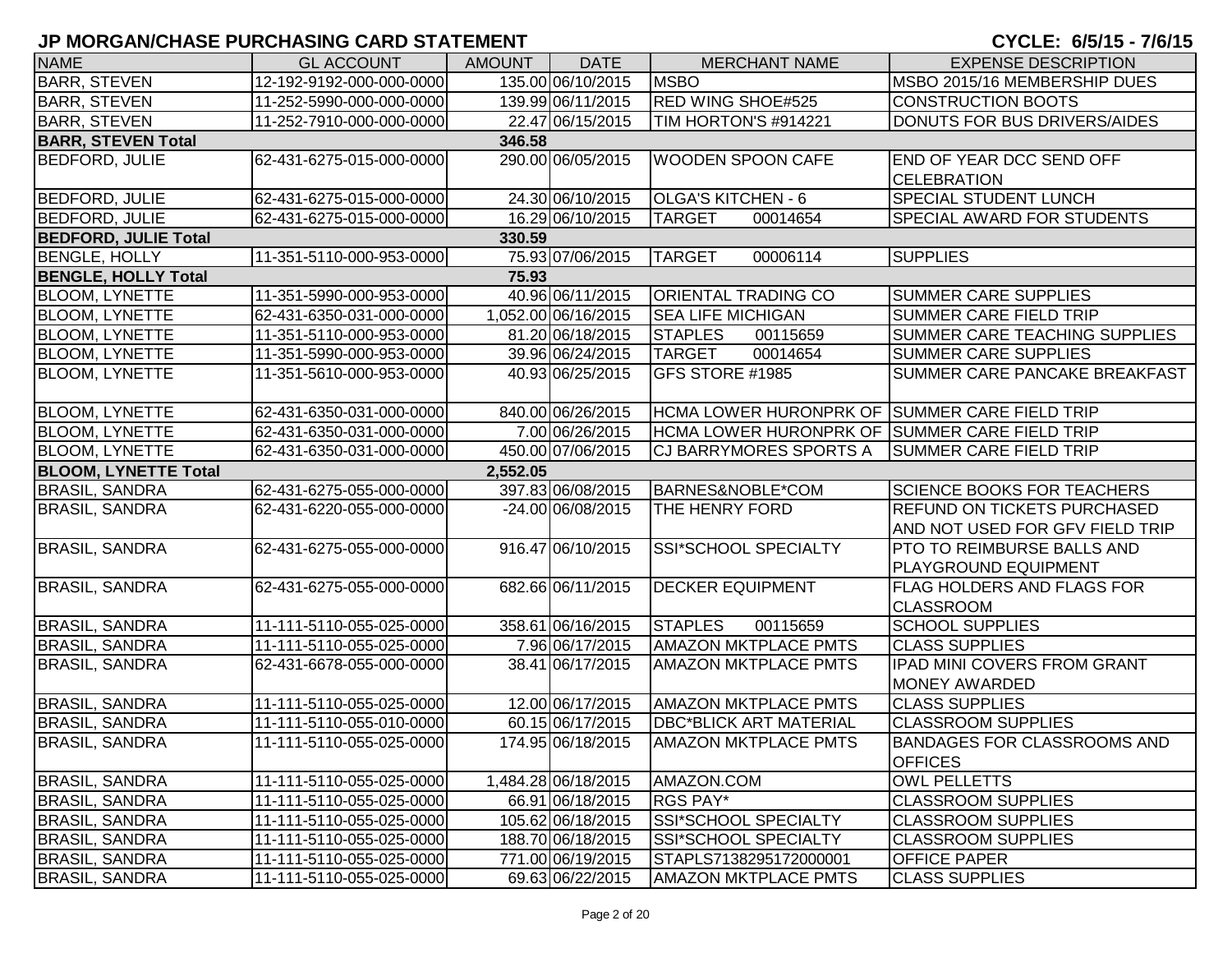| <b>NAME</b>                     | <b>GL ACCOUNT</b>        | <b>AMOUNT</b> | <b>DATE</b>         | <b>MERCHANT NAME</b>                         | <b>EXPENSE DESCRIPTION</b>                                    |
|---------------------------------|--------------------------|---------------|---------------------|----------------------------------------------|---------------------------------------------------------------|
| <b>BRASIL, SANDRA</b>           | 62-431-6678-055-000-0000 |               | 244.88 06/22/2015   | <b>AMAZON MKTPLACE PMTS</b>                  | <b>IPAD MINI FROM GRANT MONEY</b>                             |
|                                 |                          |               |                     |                                              | <b>AWARDED</b>                                                |
| <b>BRASIL, SANDRA</b>           | 11-111-5110-055-025-0000 |               | 411.38 06/24/2015   | AMAZON.COM                                   | <b>KLEENEX FOR BUILDING</b>                                   |
| <b>BRASIL, SANDRA</b>           | 11-111-5110-055-025-0000 |               | 149.65 06/24/2015   | AMAZON.COM                                   | <b>KLEENEX FOR BUILDING</b>                                   |
| <b>BRASIL, SANDRA</b>           | 11-111-5110-055-025-0000 |               | 28.07 06/24/2015    | AMAZON.COM                                   | <b>PARTIAL SHIPMENT</b>                                       |
| <b>BRASIL, SANDRA</b>           | 11-111-5110-055-025-0000 |               | 149.65 06/24/2015   | AMAZON.COM                                   | <b>KLEENEX FOR BUILDING</b>                                   |
| <b>BRASIL, SANDRA</b>           | 11-111-5110-055-025-0000 |               | 149.65 06/24/2015   | AMAZON.COM                                   | <b>KLEENEX FOR BUILDING</b>                                   |
| <b>BRASIL, SANDRA</b>           | 11-111-5110-055-025-0000 |               | 149.63 06/24/2015   | AMAZON.COM                                   | <b>KLEENEX FOR BUILDING</b>                                   |
| <b>BRASIL, SANDRA</b>           | 11-111-5110-055-025-0000 |               | 722.40 06/24/2015   | THE BOOKSOURCE                               | <b>BOOKS FOR GUIDED READING</b><br><b>LIBRARY</b>             |
| <b>BRASIL, SANDRA</b>           | 62-431-6678-055-000-0000 |               | 244.98 06/25/2015   | <b>AMAZON MKTPLACE PMTS</b>                  | <b>IPAD PURCHASED FROM GRANT</b><br><b>MONEY FOR MALARKEY</b> |
| <b>BRASIL, SANDRA</b>           | 11-111-5110-055-025-0000 |               | 6,545.88 06/29/2015 | SSI*EPSCC                                    | <b>BOOKS FOR WORDLY WISE</b>                                  |
| <b>BRASIL, SANDRA Total</b>     |                          | 14,107.35     |                     |                                              |                                                               |
| <b>BRATNEY, BETHANY</b>         | 62-431-6166-071-000-0000 |               | 13.30 06/05/2015    | NEXT CHAPTER BOOKSTORE NEW MATERIALS FOR LMC |                                                               |
| <b>BRATNEY, BETHANY</b>         | 62-431-6166-071-000-0000 |               | 20.93 06/08/2015    | AMAZON.COM                                   | NEW MATERIALS FOR THE LMC                                     |
| <b>BRATNEY, BETHANY</b>         | 62-431-6166-071-000-0000 |               | 22.46 06/08/2015    | AMAZON.COM                                   | <b>NEW MATERIALS FOR LMC</b>                                  |
| <b>BRATNEY, BETHANY</b>         | 62-431-6166-071-000-0000 |               | 78.30 06/12/2015    | <b>FOLLETT SCHOOL SOLUTIO</b>                | <b>NEW MATERIALS FOR LMC</b>                                  |
| <b>BRATNEY, BETHANY</b>         | 62-431-6166-071-000-0000 |               | 14.50 06/29/2015    | AMERLIBASSOC-BRIGHTKEY                       | <b>PROMOTIONAL MATERIALS</b>                                  |
| <b>BRATNEY, BETHANY Total</b>   |                          | 149.49        |                     |                                              |                                                               |
| <b>BUNKER, JEFFREY</b>          | 11-261-5993-000-000-0000 |               | 14.85 06/08/2015    | MARKS OUTDOOR POWER EQ GRNDS Z-MOWER PARTS   |                                                               |
| <b>BUNKER, JEFFREY</b>          | 11-261-5993-000-000-0000 |               | 56.94 06/12/2015    | MARKS OUTDOOR POWER EQ GRNDS Z-MOWER PARTS   |                                                               |
| <b>BUNKER, JEFFREY</b>          | 11-261-5730-000-000-0000 |               | 80.00 06/22/2015    | BELLE TIRE 017                               | <b>IMTCE TIRES FOR ELECTRICIAN VAN</b>                        |
| <b>BUNKER, JEFFREY Total</b>    |                          | 151.79        |                     |                                              |                                                               |
| <b>BURKHARDT, LORETTA</b>       | 62-431-6415-065-000-0000 |               | $-19.9506/08/2015$  | <b>TARGET</b><br>00014654                    | <b>CREDIT - PROPS FOR SHOW</b>                                |
| <b>BURKHARDT, LORETTA Total</b> |                          | $-19.95$      |                     |                                              |                                                               |
| CARTER, NICOLE                  | 62-431-6770-071-000-0000 |               | 40.43 06/29/2015    | JETS PIZZA #46                               | LUNCH FOR TEACHER INTERVIEW<br><b>PANEL</b>                   |
| <b>CARTER, NICOLE Total</b>     |                          | 40.43         |                     |                                              |                                                               |
| CIANCIO, WANDA                  | 11-225-3220-000-000-0000 |               | 135.00 06/10/2015   | <b>MSBO</b>                                  | <b>MEMBERSHIP MSBO</b>                                        |
| CIANCIO, WANDA                  | 11-225-4120-000-000-0000 |               | 16.32 06/11/2015    | <b>BUSCH'S #1205</b>                         | <b>ZIPLOCK BAGS FOR STORING</b><br><b>MICROPHONES</b>         |
| <b>CIANCIO, WANDA Total</b>     |                          | 151.32        |                     |                                              |                                                               |
| <b>CIANFERRA, LINDA</b>         | 62-431-6301-033-000-0000 |               | 134.09 06/05/2015   | <b>GOURMET GROCERY</b>                       | <b>GET WELL GIFT</b>                                          |
| CIANFERRA, LINDA                | 62-431-6301-033-000-0000 |               | 528.00 06/08/2015   | <b>DETROIT INSTITUTE OF A</b>                | ESL FIELD TRIP TO DIA (ALL LEVELS)                            |
| CIANFERRA, LINDA                | 11-226-5910-000-012-0000 |               | 1,121.99 06/08/2015 | STAPLS7137284581000001                       | <b>PROGRAM SUPPLIES</b>                                       |
| <b>CIANFERRA, LINDA</b>         | 62-431-6301-033-000-0000 |               | 44.99 06/24/2015    | <b>FILIPPIS PIZZA GROT</b>                   | CASAS CONFERENCE MEAL FOR TWO                                 |
| CIANFERRA, LINDA                | 62-431-6301-033-000-0000 |               | 38.40 06/24/2015    | <b>TOWN AND COUNTRY FB</b>                   | CASAS CONFERENCE MEAL FOR TWO                                 |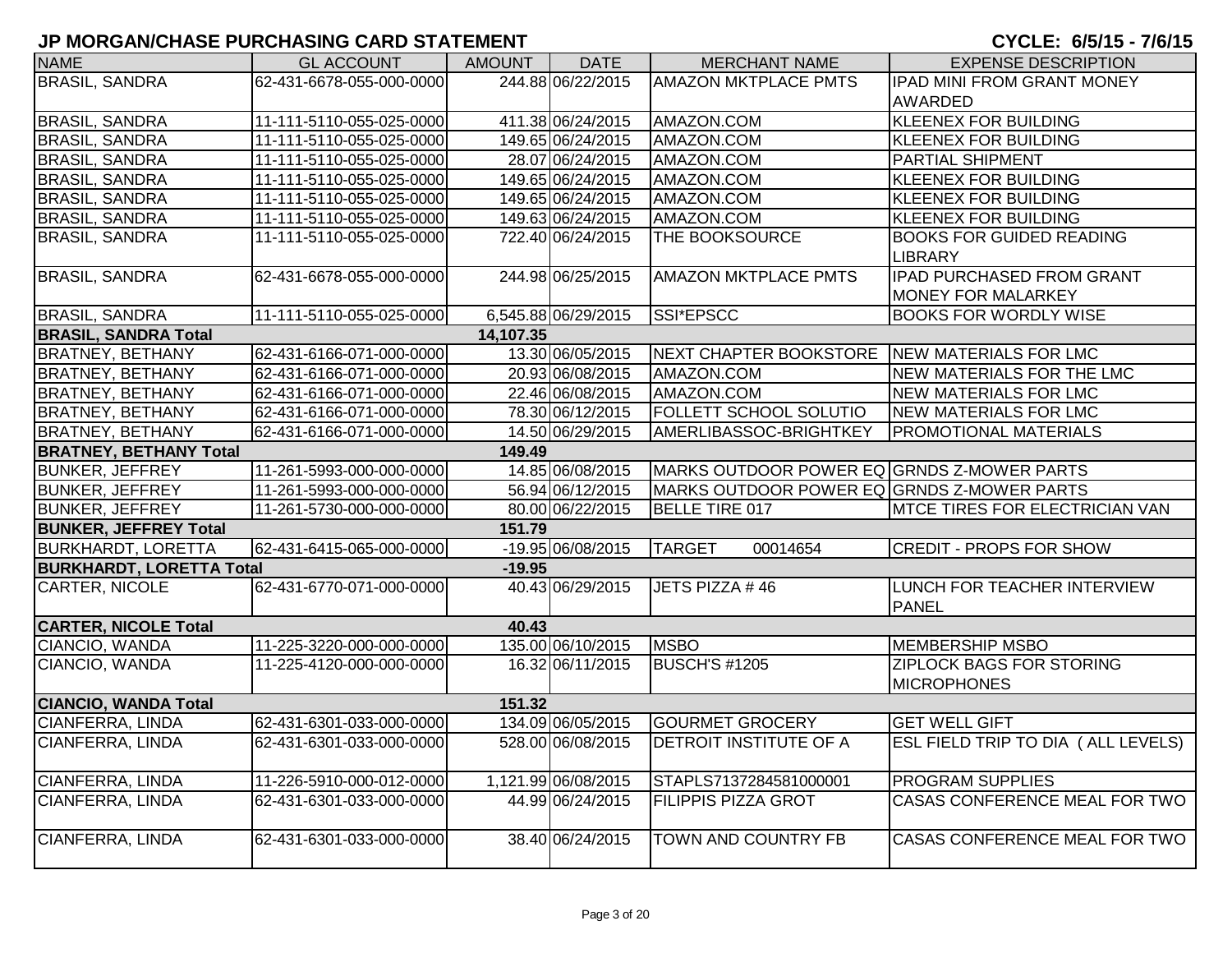| <b>NAME</b>                   | <b>GL ACCOUNT</b>        | <b>AMOUNT</b> | <b>DATE</b>                            | <b>MERCHANT NAME</b>          | <b>EXPENSE DESCRIPTION</b>                                |
|-------------------------------|--------------------------|---------------|----------------------------------------|-------------------------------|-----------------------------------------------------------|
| <b>CIANFERRA, LINDA</b>       | 62-431-6301-033-000-0000 |               | 32.08 06/24/2015                       | <b>VTS SAN FRAN TAXI</b>      | TAXI FROM AIRPORT TO TOWN &                               |
|                               |                          |               |                                        |                               | COUNTRY HOTEL ( CONFERENCE                                |
|                               |                          |               |                                        |                               | CENTER)                                                   |
| <b>CIANFERRA, LINDA</b>       | 62-431-6301-033-000-0000 |               | 28.20 06/25/2015                       | <b>CAFE COYOTE</b>            | <b>CASAS CONFERENCE MEAL FOR TWO</b>                      |
|                               |                          |               |                                        |                               |                                                           |
| CIANFERRA, LINDA              | 62-431-6301-033-000-0000 |               | 9.00 06/25/2015                        | <b>METRO TRANSIT SYSTEM</b>   | TWO DAY PASS FOR TROLLEY CASAS                            |
|                               |                          |               |                                        |                               | <b>CONFERENCE</b>                                         |
| <b>CIANFERRA, LINDA</b>       | 62-431-6301-033-000-0000 |               | 9.00 06/25/2015                        | <b>METRO TRANSIT SYSTEM</b>   | TWO DAY PASS FOR TROLLEY FOR                              |
|                               |                          |               |                                        |                               | <b>CASAS CONFERENCE</b>                                   |
| CIANFERRA, LINDA              | 62-431-6301-033-000-0000 |               | 38.06 06/26/2015                       | TOWN AND COUNTRY FB           | CASAS CONFERENCE MEAL FOR TWO                             |
|                               |                          |               |                                        |                               |                                                           |
| <b>CIANFERRA, LINDA</b>       | 62-431-6301-033-000-0000 |               | 48.00 06/29/2015                       | <b>AIRLINES PARKING</b>       | <b>AIRPORT PARKING</b>                                    |
| CIANFERRA, LINDA              | 62-431-6301-033-000-0000 |               | 23.07 06/29/2015                       | CPK T2 EAST SA32363236        | <b>FOOD FOR TWO ADULTS</b>                                |
| CIANFERRA, LINDA              | 62-431-6301-033-000-0000 |               | 11.64 06/29/2015                       | STARBUCKS T4 N30031611        | <b>FOOD FOR TWO ADULTS</b>                                |
| CIANFERRA, LINDA              | 62-431-6301-033-000-0000 |               | 26.76 06/29/2015                       | TOWN AND COUNTRY FB           | MEAL FOR TWO ADULTS                                       |
| CIANFERRA, LINDA              | 62-431-6301-033-000-0000 |               | 489.78 06/29/2015                      |                               | TOWN AND COUNTRY RESORT TOWN AND COUNTRY HOTEL FOR        |
|                               |                          |               |                                        |                               | <b>CASAS CONFERENCE</b>                                   |
| CIANFERRA, LINDA              | 62-431-6301-033-000-0000 |               | 489.78 06/29/2015                      |                               | TOWN AND COUNTRY RESORT TOWN AND COUNTRY HOTEL FOR        |
|                               |                          |               |                                        |                               | <b>CASAS CONFERENCE</b>                                   |
| CIANFERRA, LINDA              | 62-431-6301-033-000-0000 |               | 25.00 06/29/2015                       | U.S. AIRWAYS (USAIRWYS)       | <b>CHECKED BAG</b>                                        |
| CIANFERRA, LINDA              | 62-431-6301-033-000-0000 |               | 27.72 06/29/2015                       | YELLOW RADIO SERVICE          | <b>CAB FAIRE TO AIRPORT</b>                               |
| <b>CIANFERRA, LINDA Total</b> |                          | 3,125.56      |                                        |                               |                                                           |
| <b>CLARK, KIM</b>             | 62-431-6217-055-000-0000 |               | 91.60 06/08/2015                       | AMAZON.COM                    | <b>MEDIA CENTER BOOKS</b>                                 |
| CLARK, KIM                    | 62-431-6217-055-000-0000 |               | 34.16 06/10/2015                       | AMAZON.COM                    | <b>MEDIA CENTER BOOKS</b>                                 |
| CLARK, KIM                    | 62-431-6217-055-000-0000 |               | 5.99 06/12/2015                        | AMAZON.COM                    | <b>MEDIA CENTER BOOKS</b>                                 |
| CLARK, KIM                    | 62-431-6217-055-000-0000 |               | 89.10 06/12/2015                       | <b>BIRDBRAIN TECHNOLOGIES</b> | <b>MEDIA CENTER BOOKS</b>                                 |
| <b>CLARK, KIM</b>             | 62-431-6217-055-000-0000 |               | 760.75 06/12/2015                      | SP * MAKEYMAKEY - JOYL        | JOY LABZ FOR RENEWAL OF                                   |
|                               |                          |               |                                        |                               | COMPUTER PROGRAMS FOR MEDIA                               |
|                               |                          |               |                                        |                               | <b>CENTERS</b>                                            |
| CLARK, KIM                    | 62-431-6217-055-000-0000 |               | 164.31 06/15/2015<br>280.00 06/15/2015 | <b>AMAZON MKTPLACE PMTS</b>   | <b>MEDIA CENTER BOOKS</b><br><b>MEDIA CENTER SUPPLIES</b> |
| CLARK, KIM                    | 62-431-6217-055-000-0000 |               |                                        | <b>MY MAKEDO</b>              |                                                           |
| CLARK, KIM                    | 62-431-6217-055-000-0000 |               | 616.39 06/17/2015                      | <b>DEMCO INC</b>              | <b>FOLDING EASEL FOR MEDIA CENTERS</b>                    |
| <b>CLARK, KIM Total</b>       |                          | 2,042.30      |                                        |                               |                                                           |
| <b>COMB, ANDREW</b>           | 62-431-6275-065-000-0000 |               | 26.33 06/22/2015                       | AMAZON.COM                    | <b>LEARNING TARGETS BOOK</b>                              |
| COMB, ANDREW                  | 62-431-6275-065-000-0000 |               | 16.63 06/22/2015                       | <b>BORDER CAFE</b>            | <b>MEAL</b>                                               |
| <b>COMB, ANDREW</b>           | 62-431-6275-065-000-0000 |               | 26.34 06/22/2015                       | <b>VTS BOSTON TAXI BOSTON</b> | <b>CAB FARE TO AIRPORT</b>                                |
| COMB, ANDREW                  | 62-431-6275-065-000-0000 |               | 10.70 06/23/2015                       | L A BURDICK CHOCOLATE         | <b>BREAKFAST</b>                                          |
| <b>COMB, ANDREW</b>           | 62-431-6275-065-000-0000 |               | 19.00 06/23/2015                       | <b>SUBWAY CHARLES MGH</b>     | <b>SUBWAY TICKET - TRAVEL TO</b>                          |
|                               |                          |               |                                        |                               | <b>CLASSES</b>                                            |
| <b>COMB, ANDREW</b>           | 62-431-6275-065-000-0000 |               | 9.63 06/24/2015                        | <b>CREMA CAFE</b>             | <b>BREAKFAST</b>                                          |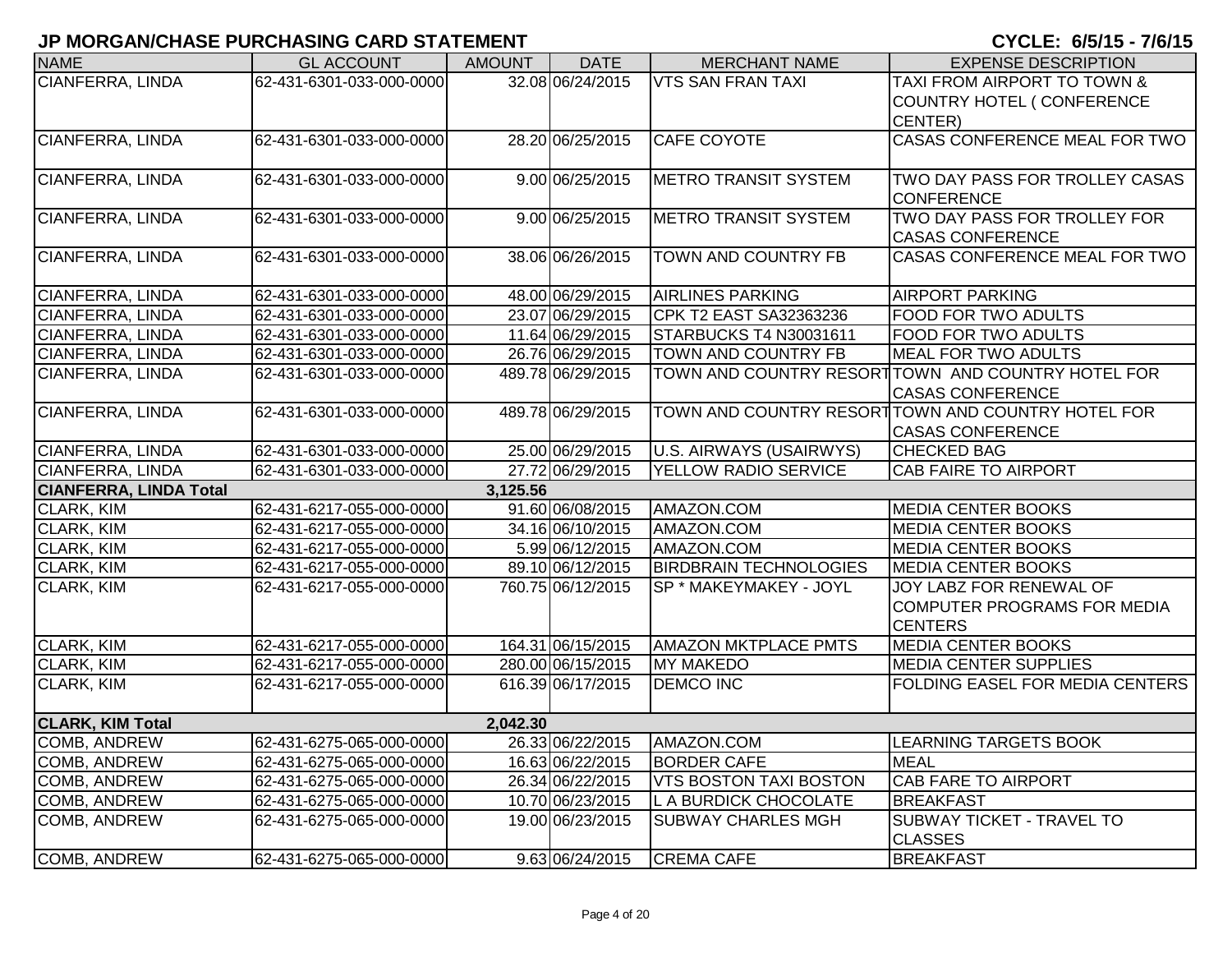| <b>NAME</b>                      | <b>GL ACCOUNT</b>        | AMOUNT    | <b>DATE</b>          | <b>MERCHANT NAME</b>          | <b>EXPENSE DESCRIPTION</b>         |
|----------------------------------|--------------------------|-----------|----------------------|-------------------------------|------------------------------------|
| COMB, ANDREW                     | 62-431-6275-065-000-0000 |           | 62.22 06/24/2015     | KING AND I CORPORATION        | MEAL FOR GROUP (ROTATED WITH       |
|                                  |                          |           |                      |                               | <b>OTHER TEAM MEMBERS)</b>         |
| COMB, ANDREW                     | 62-431-6275-065-000-0000 |           | 13.31 06/24/2015     | SHAKE SHACK 1121              | <b>MEAL</b>                        |
| COMB, ANDREW                     | 62-431-6275-065-000-0000 |           | 9.17 06/25/2015      | <b>CHRL RIVER AUBONPAIN 2</b> | <b>BREAKFAST</b>                   |
| <b>COMB, ANDREW</b>              | 62-431-6275-065-000-0000 |           | 9.58 06/26/2015      | <b>ANNA'S TAQUERIA</b>        | <b>MEAL</b>                        |
| COMB, ANDREW                     | 62-431-6275-065-000-0000 |           | 11.71 06/26/2015     | <b>CHRL RIVER AUBONPAIN 2</b> | <b>BREAKFAST</b>                   |
| COMB, ANDREW                     | 62-431-6275-065-000-0000 |           | 17.55 06/26/2015     | <b>DADO TEA</b>               | <b>MEAL</b>                        |
| COMB, ANDREW                     | 62-431-6275-065-000-0000 |           | 17.98 06/26/2015     | <b>EASTERN STANDARD</b>       | <b>MEAL</b>                        |
| COMB, ANDREW                     | 62-431-6275-065-000-0000 |           | 20.95 06/29/2015     | BOS TAXI 0129                 | <b>CAB TO AIRPORT</b>              |
| COMB, ANDREW                     | 62-431-6275-065-000-0000 |           | 7.05 06/29/2015      | CHRL RIVER AUBONPAIN 2        | <b>BREAKFAST</b>                   |
| COMB, ANDREW                     | 62-431-6275-065-000-0000 |           | 7.05 06/29/2015      | <b>CHRL RIVER AUBONPAIN 2</b> | <b>BREAKFAST</b>                   |
| COMB, ANDREW                     | 62-431-6275-065-000-0000 |           | 13.56 06/29/2015     | <b>DADO TEA</b>               | <b>MEAL</b>                        |
| <b>COMB, ANDREW</b>              | 62-431-6275-065-000-0000 |           | 24.33 06/29/2015     | <b>FIGS</b>                   | <b>MEAL</b>                        |
| COMB, ANDREW                     | 62-431-6275-065-000-0000 |           | 18.51 06/29/2015     | <b>MARKET IN THE SQUARE</b>   | <b>MEAL</b>                        |
| <b>COMB, ANDREW</b>              | 62-431-6275-065-000-0000 |           | 36.50 06/29/2015     | <b>MAURIZIOS</b>              | MEAL (ROTATED WITH OTHER TEAM      |
|                                  |                          |           |                      |                               | <b>MEMBERS</b> )                   |
| COMB, ANDREW                     | 62-431-6275-065-000-0000 |           | 104.00 06/29/2015    | SPIRIT AIRLINES-SPIRIT        | <b>AIRFARE/BAG FEES</b>            |
| COMB, ANDREW                     | 62-431-6275-065-000-0000 |           | 323.90 06/29/2015    | <b>WYNDHAM</b>                | <b>HOTEL LODGING</b>               |
| COMB, ANDREW                     | 62-431-6275-065-000-0000 |           | 1,395.14 06/29/2015  | <b>WYNDHAM</b>                | <b>HOTEL LODGING</b>               |
| <b>COMB, ANDREW</b>              | 62-431-6275-065-000-0000 |           | 20.00 07/02/2015     | <b>COLLINS PUBLICATIONS</b>   | <b>WRITING INSTRUCTION BOOK</b>    |
| <b>COMB, ANDREW Total</b>        |                          | 2,221.14  |                      |                               |                                    |
| <b>COOLMAN, ROBERT</b>           | 11-261-5992-060-000-0000 |           | 67.02 06/05/2015     | <b>CITY ELECTRIC SUPPLY</b>   | <b>ITC MAIN COMPUTER EQUIPMENT</b> |
| <b>COOLMAN, ROBERT</b>           | 11-261-5992-000-000-0000 |           | 279.50 06/09/2015    | CONSERVA ELECTRIC SUPP        | <b>MTCE STOCK BALLASTS</b>         |
| <b>COOLMAN, ROBERT</b>           | 11-261-5992-000-000-0000 |           | 102.65 06/11/2015    | CONSERVA ELECTRIC SUPP        | <b>MTCE STOCK PARTS, BULBS</b>     |
| <b>COOLMAN, ROBERT</b>           | 11-261-5992-000-000-0000 |           | 29.10 06/11/2015     | CONSERVA ELECTRIC SUPP        | <b>MTCE STOCK BULBS</b>            |
| <b>COOLMAN, ROBERT</b>           | 11-261-5992-071-000-0000 |           | 132.23 06/30/2015    | <b>CITY ELECTRIC SUPPLY</b>   | HS GENERATOR FUSE                  |
| <b>COOLMAN, ROBERT Total</b>     |                          | 610.50    |                      |                               |                                    |
| <b>DIATIKAR, CHRISTINE</b>       | 11-252-5910-000-000-0000 |           | 115.83 06/05/2015    | <b>ORIENTAL TRADING CO</b>    | HATS FOR ECEC CEREMONY             |
| <b>DIATIKAR, CHRISTINE</b>       | 11-111-5110-055-051-0000 |           | 1.95 06/11/2015      | J W PEPPER AND SON INC        | <b>MUSIC</b>                       |
| <b>DIATIKAR, CHRISTINE</b>       | 11-252-5910-000-000-0000 |           | 76.82 06/11/2015     | STAPLS7137896747000001        | <b>OFFICE SUPPLIES</b>             |
| <b>DIATIKAR, CHRISTINE</b>       | 11-271-5730-000-000-0000 |           | 483.84 06/12/2015    | CORRIGAN OIL #2 - BRI         | PO 29978, BULK UREA                |
| <b>DIATIKAR, CHRISTINE</b>       | 11-293-4910-000-000-0000 |           | 3,180.55 06/18/2015  | PLYMOUTH NOVI 155             | 4/15 TRAINING                      |
| <b>DIATIKAR, CHRISTINE</b>       | 62-431-6117-061-000-0000 |           | 796.00 06/18/2015    | <b>SERVICE SPORTS INC</b>     | PO 29913, BASEBALL GEAR            |
| <b>DIATIKAR, CHRISTINE</b>       | 11-271-5997-000-000-0000 |           | 2,046.00 06/22/2015  | <b>TEAM SPORTS</b>            | PO 29921, UNIFORMS                 |
| <b>DIATIKAR, CHRISTINE</b>       | 11-293-7910-000-000-0000 |           | 99.99 06/22/2015     | <b>TEAM SPORTS</b>            | PO 30050, SOCCER CORNER FLAGS      |
| <b>DIATIKAR, CHRISTINE</b>       | 62-431-6184-061-000-0000 |           | 184.00 06/22/2015    | <b>TEAM SPORTS</b>            | PO 30051, PANTS                    |
| <b>DIATIKAR, CHRISTINE</b>       | 62-431-6184-061-000-0000 |           | 276.00 06/22/2015    | <b>TEAM SPORTS</b>            | PO 30052, PANTS                    |
| <b>DIATIKAR, CHRISTINE</b>       | 62-431-6195-061-000-0000 |           | 140.00 06/22/2015    | <b>TEAM SPORTS</b>            | PO 30053, COURT RAIDERS            |
| <b>DIATIKAR, CHRISTINE</b>       | 11-271-5710-000-000-0000 |           | 15,833.96 07/01/2015 | CORRIGAN OIL #2 - BRI         | 7503 GALS OF DIESEL, 6/17/15       |
| <b>DIATIKAR, CHRISTINE Total</b> |                          | 23,234.94 |                      |                               |                                    |
| <b>DINKELMANN, KATY</b>          | 62-431-6108-071-000-0000 |           | 926.10 06/12/2015    | <b>MARIA'S DELI</b>           | FINAL STAFF MEETING LUNCH          |
| <b>DINKELMANN, KATY</b>          | 62-431-6275-071-000-0000 |           | 15.02 06/22/2015     | <b>BORDER CAFE</b>            | LUNCH DURING HARVARD TRIP          |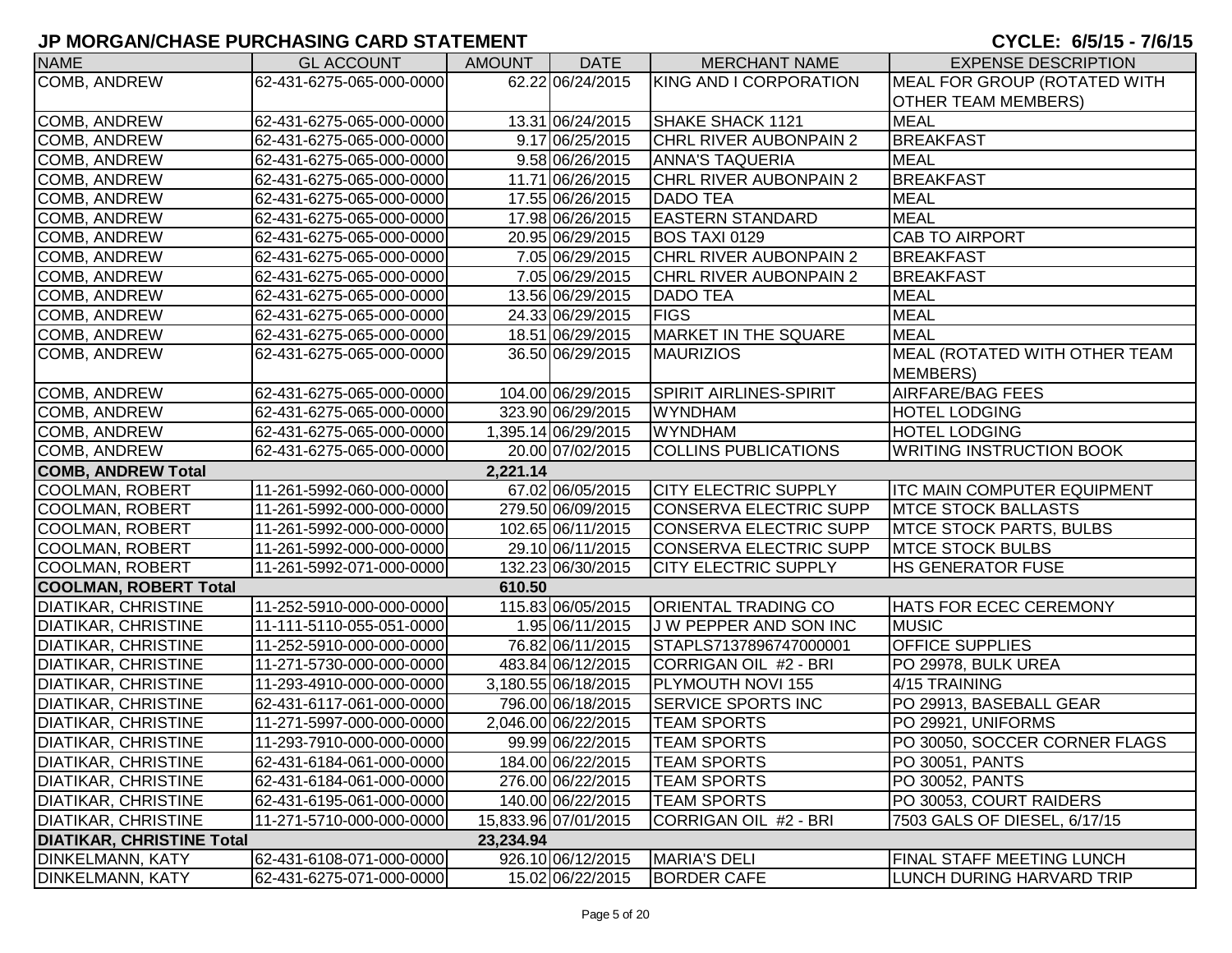| <b>NAME</b>                   | <b>GL ACCOUNT</b>        | <b>AMOUNT</b> | <b>DATE</b>           | <b>MERCHANT NAME</b>             | <b>EXPENSE DESCRIPTION</b>          |
|-------------------------------|--------------------------|---------------|-----------------------|----------------------------------|-------------------------------------|
| <b>DINKELMANN, KATY</b>       | 62-431-6275-071-000-0000 |               | 104.00 06/22/2015     | <b>SPIRIT AIRLINES-SPIRIT</b>    | CHECKED BAGAGE FOR HARVARD-         |
|                               |                          |               |                       |                                  | KATY AND ANDY TO BOSTON (1 BAG      |
|                               |                          |               |                       |                                  | EACH)                               |
| <b>DINKELMANN, KATY</b>       | 62-431-6275-071-000-0000 |               | 9.63 06/23/2015       | L A BURDICK CHOCOLATE            | <b>BREAKFAST ON HARVARD TRIP</b>    |
| <b>DINKELMANN, KATY</b>       | 62-431-6275-071-000-0000 |               | 19.00 06/23/2015      | <b>SUBWAY CHARLES MGH</b>        | <b>SUBWAY PASS FOR HARVARD TRIP</b> |
| DINKELMANN, KATY              | 62-431-6275-071-000-0000 |               | 17.95 06/23/2015      | <b>TIP TAP ROOM</b>              | <b>DINNER ON HARVARD TRIP</b>       |
| DINKELMANN, KATY              | 62-431-6275-071-000-0000 |               | 7.05 06/24/2015       | <b>CHRL RIVER AUBONPAIN 2</b>    | <b>BREAKFAST ON HARVARD TRIP</b>    |
| <b>DINKELMANN, KATY</b>       | 62-431-6275-071-000-0000 |               | 6.71 06/24/2015       | <b>CHRL RIVER AUBONPAIN 2</b>    | <b>BREAKFAST ON HARVARD TRIP</b>    |
| <b>DINKELMANN, KATY</b>       | 62-431-6275-071-000-0000 |               | 10.17 06/24/2015      | <b>CREMA CAFE</b>                | <b>BREAKFAST ON HARVARD TRIP</b>    |
| <b>DINKELMANN, KATY</b>       | 62-431-6275-071-000-0000 |               | 8.49 06/24/2015       | SHAKE SHACK 1121                 | LUNCH ON HARVARD TRIP               |
| DINKELMANN, KATY              | 62-431-6275-071-000-0000 |               | 8.96 06/25/2015       | CHRL RIVER AUBONPAIN 2           | <b>BREAKFAST ON HARVARD TRIP</b>    |
| DINKELMANN, KATY              | 62-431-6275-071-000-0000 |               | 39.58 06/25/2015      | THE JUST CRUST                   | DINNER FOR JM, KD, AC ON HARVARD    |
|                               |                          |               |                       |                                  | TRIP                                |
| <b>DINKELMANN, KATY</b>       | 62-431-6275-071-000-0000 |               | .64 06/26/2015        | <b>ANNA'S TAQUERIA</b>           | LUNCH ON HARVARD TRIP               |
| <b>DINKELMANN, KATY</b>       | 62-431-6275-071-000-0000 |               | 9.15 06/26/2015       | <b>ANNA'S TAQUERIA</b>           | LUNCH ON HARVARD TRIP               |
| <b>DINKELMANN, KATY</b>       | 62-431-6275-071-000-0000 |               | 9.17 06/26/2015       | <b>CHRL RIVER AUBONPAIN 2</b>    | <b>BREAKFAST ON HARVARD TRIP</b>    |
| <b>DINKELMANN, KATY</b>       | 62-431-6275-071-000-0000 |               | 8.45 06/26/2015       | <b>DADO TEA</b>                  | LUNCH ON HARVARD TRIP               |
| <b>DINKELMANN, KATY</b>       | 62-431-6275-071-000-0000 |               | 7.05 06/29/2015       | CHRL RIVER AUBONPAIN 2           | <b>BREAKFAST ON HARVARD TRIP</b>    |
| <b>DINKELMANN, KATY</b>       | 62-431-6275-071-000-0000 |               | 5.77 06/29/2015       | <b>CHRL RIVER AUBONPAIN 2</b>    | <b>BREAKFAST ON HARVARD TRIP</b>    |
| <b>DINKELMANN, KATY</b>       | 62-431-6275-071-000-0000 |               | 9.04 06/29/2015       | <b>DADO TEA</b>                  | LUNCH ON HARVARD TRIP               |
| <b>DINKELMANN, KATY</b>       | 62-431-6275-071-000-0000 |               | 10.96 06/29/2015      | MARKET IN THE SQUARE             | LUNCH ON HARVARD TRIP               |
| <b>DINKELMANN, KATY</b>       | 62-431-6275-071-000-0000 |               | 36.49 06/29/2015      | <b>MAURIZIOS</b>                 | DINNER ON HARVARD TRIP              |
| <b>DINKELMANN, KATY</b>       | 62-431-6275-071-000-0000 |               | $-2,578.5506/29/2015$ | <b>WYNDHAM</b>                   | HOTEL CREDIT FOR BOSTON TRIP?       |
| DINKELMANN, KATY              | 62-431-6275-071-000-0000 |               | 2,578.55 06/29/2015   | <b>WYNDHAM</b>                   | <b>HOTEL FOR BOSTON TRIP</b>        |
| DINKELMANN, KATY              | 62-431-6275-071-000-0000 |               | 1,719.03 06/29/2015   | <b>WYNDHAM</b>                   | PORTION OF HOTEL FOR HARVARD        |
|                               |                          |               |                       |                                  | <b>TRIP</b>                         |
| <b>DINKELMANN, KATY Total</b> |                          | 2,988.41      |                       |                                  |                                     |
| <b>DRAGOO, MICHAEL</b>        | 41-261-4110-071-000-4449 |               | 275.00 06/08/2015     | R L DEPPMANN COMPANY             | HS CHILLED WATER PUMPS 3 & 4        |
| <b>DRAGOO, MICHAEL</b>        | 11-261-5992-014-000-0000 |               | 501.76 06/12/2015     | VICTORY PACKAGING LP             | <b>PV PACKING BOXES</b>             |
| <b>DRAGOO, MICHAEL</b>        | 11-261-5992-000-000-0000 |               | 28.26 06/23/2015      | <b>COUGAR SALES &amp; RENTAL</b> | <b>MTCE CHAIN &amp; CAPS</b>        |
| <b>DRAGOO, MICHAEL Total</b>  |                          | 805.02        |                       |                                  |                                     |
| <b>EASON, CHRISTINE</b>       | 11-351-3220-000-953-0000 |               | 49.00 06/10/2015      | <b>APPELBAUM TRAINING INS</b>    | <b>WORKSHOP</b>                     |
| <b>EASON, CHRISTINE</b>       | 11-351-5110-000-953-0000 |               | 16.03 06/19/2015      | MICHAELS STORES 3744             | <b>SUPPLIES</b>                     |
| <b>EASON, CHRISTINE</b>       | 11-351-5110-000-953-0000 |               | 70.91 06/22/2015      | <b>PARTY CITY</b>                | <b>SUPPLIES</b>                     |
| <b>EASON, CHRISTINE Total</b> |                          | 135.94        |                       |                                  |                                     |
| <b>FALLONE, MARIA</b>         | 62-431-6275-014-000-0000 |               | 30.00 06/10/2015      | <b>DUNCAN DISPOSAL SYSTEM</b>    | <b>RECYCLING</b>                    |
| <b>FALLONE, MARIA</b>         | 62-431-6275-014-000-0000 |               | 195.00 06/11/2015     | MEL PRINTING COMPANY             | THANK YOU NOTE CARDS                |
| <b>FALLONE, MARIA Total</b>   |                          | 225.00        |                       |                                  |                                     |
| <b>FRANK, KELLY</b>           | 11-118-5110-000-000-3430 |               | 25.35 06/08/2015      | CVS/PHARMACY #08191              | <b>SUPPLIES</b>                     |
| <b>FRANK, KELLY Total</b>     |                          | 25.35         |                       |                                  |                                     |
| <b>FULAR, JAMES</b>           | 11-261-5993-000-000-0000 |               | 335.08 06/15/2015     | JOHN DEERE LANDSCAPES0           | <b>GRNDS WEED CONTROL FOR</b>       |
|                               |                          |               |                       |                                  | <b>DISTRICT LANDSCAPED BEDS</b>     |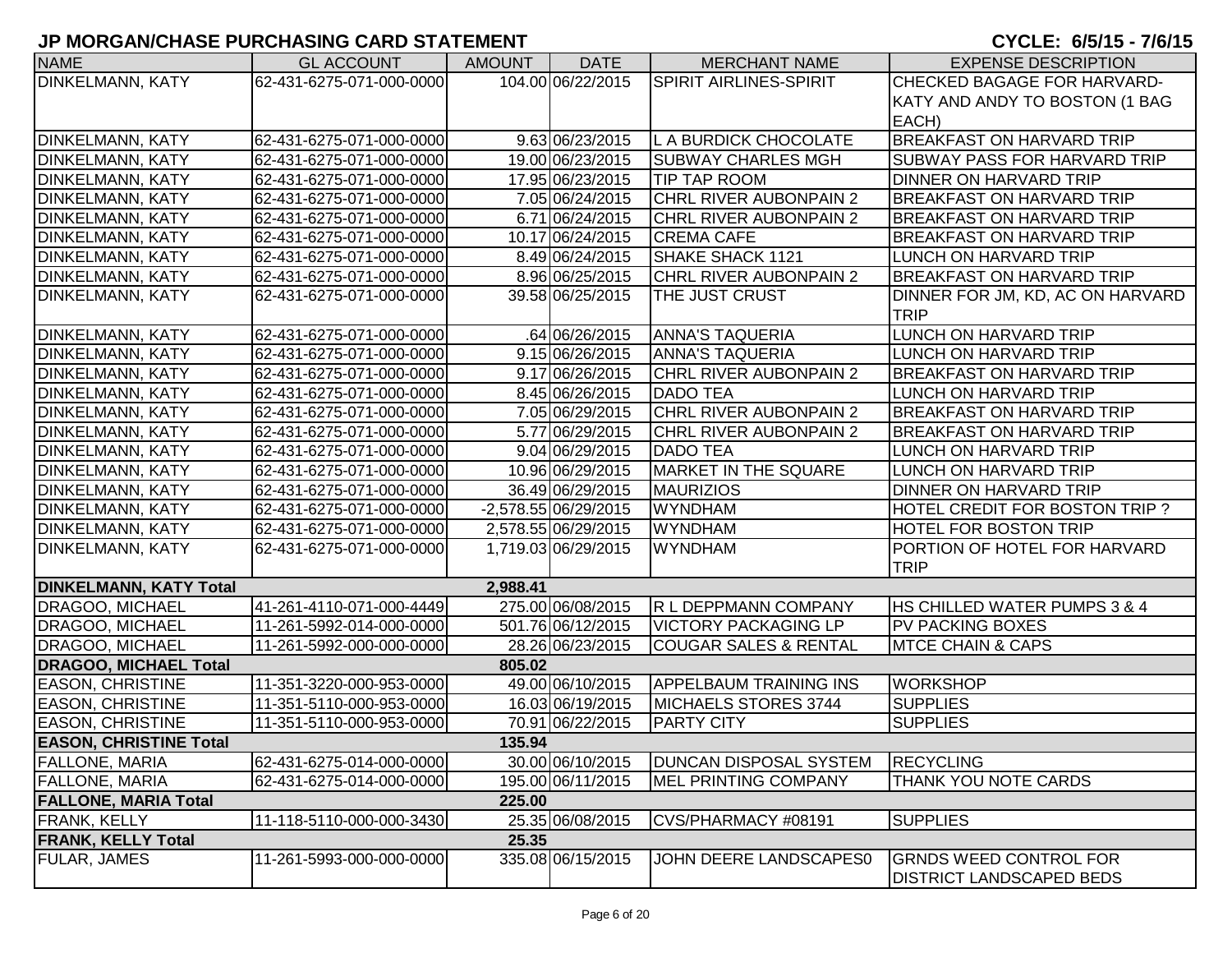| <b>NAME</b>                                    | <b>GL ACCOUNT</b>        | <b>AMOUNT</b> | <b>DATE</b>       | <b>MERCHANT NAME</b>          | <b>EXPENSE DESCRIPTION</b>                           |
|------------------------------------------------|--------------------------|---------------|-------------------|-------------------------------|------------------------------------------------------|
| FULAR, JAMES                                   | 11-261-4120-000-000-0000 |               | 42.22 06/22/2015  |                               | MARKS OUTDOOR POWER EQ GRNDS TIRE REPAIR FOR Z-MOWER |
| <b>FULAR, JAMES Total</b>                      |                          | 377.30        |                   |                               |                                                      |
| GONZALEZ-SHEERAN, MAR(62-431-6257-065-000-0000 |                          |               | 175.00 06/08/2015 | <b>ALEX PIZZERIA</b>          | <b>PIZZA FOR 8TH GRADE FAREWELL</b>                  |
| GONZALEZ-SHEERAN, MAR(62-431-6257-065-000-0000 |                          |               | 29.92 06/08/2015  | MEIJER INC #122 Q01           | <b>PAPER PRODUCTS FOR 8TH GRADE</b>                  |
|                                                |                          |               |                   |                               | <b>FAREWELL ACTIVITY</b>                             |
| GONZALEZ-SHEERAN, MAR(62-431-6257-065-000-0000 |                          |               | 151.06 06/08/2015 | SAMS CLUB #6657               | <b>CUPCAKES/ SNACKS 8TH GRADE</b>                    |
|                                                |                          |               |                   |                               | <b>FAREWELL</b>                                      |
| GONZALEZ-SHEERAN, MAR(62-431-6257-065-000-0000 |                          |               | 15.99 06/08/2015  | <b>STAPLES</b><br>00115659    | <b>XEROX PAPER FOR 8TH GRADE</b>                     |
|                                                |                          |               |                   |                               | <b>FAREWELL DECORATIONS</b>                          |
| <b>GONZALEZ-SHEERAN, MARGARET Total</b>        |                          | 371.97        |                   |                               |                                                      |
| <b>GORDON, BRIAN</b>                           | 11-293-5990-000-000-0000 |               | 316.69 06/08/2015 | THE HOME DEPOT 2737           | <b>SUPPLIES FOR ATHLETICS</b>                        |
| <b>GORDON, BRIAN</b>                           | 62-431-6104-061-000-0000 |               | 63.17 06/15/2015  | <b>FRESH THYME #601 E</b>     | <b>SUPPLIES FOR RETREAT</b>                          |
| <b>GORDON, BRIAN</b>                           | 62-431-6104-061-000-0000 |               | 58.34 06/15/2015  | QUALITY DAIRY 31110026        | <b>SUPPLIES FOR RETREAT</b>                          |
| <b>GORDON, BRIAN</b>                           | 62-431-6104-061-000-0000 |               | 187.46 06/16/2015 | <b>STUDENT BOOK STORE</b>     | <b>RETREAT WEAR</b>                                  |
| <b>GORDON, BRIAN</b>                           | 11-293-5990-000-000-0000 |               | 368.00 06/24/2015 | <b>DIRECT FITNESS SOLUTIO</b> | <b>WEIGHT BARS</b>                                   |
| <b>GORDON, BRIAN</b>                           | 11-293-3110-000-000-0605 |               | 783.00 06/26/2015 | ARC*SERVICES/TRAINING         | <b>CPR AND AED TRAINING FOR</b>                      |
|                                                |                          |               |                   |                               | <b>COACHES</b>                                       |
| <b>GORDON, BRIAN Total</b>                     |                          | 1,776.66      |                   |                               |                                                      |
| HANSEN, ANN                                    | 11-118-3220-000-951-0000 |               | 24.00 06/09/2015  | <b>APPELBAUM TRAINING INS</b> | <b>PRESCHOOL TEACHER TRAININGS</b>                   |
| HANSEN, ANN                                    | 11-221-3220-000-000-3430 |               | 20.00 06/11/2015  | <b>OAKLAND SCHOOLS-RC INT</b> | <b>GSRP TRAINING</b>                                 |
| HANSEN, ANN                                    | 11-118-3220-000-951-0000 |               | 15.00 06/15/2015  | <b>APPELBAUM TRAINING INS</b> | <b>PRESCHOOL TEACHER TRAININGS</b>                   |
| HANSEN, ANN                                    | 11-351-3220-000-953-0000 |               | 15.00 06/16/2015  | <b>APPELBAUM TRAINING INS</b> | <b>CARE AIDE TRAINING</b>                            |
| HANSEN, ANN                                    | 11-351-3220-000-953-0000 |               | 15.00 06/22/2015  | <b>APPELBAUM TRAINING INS</b> | <b>CARE LEADER TRAINING</b>                          |
| <b>HANSEN, ANN Total</b>                       |                          | 89.00         |                   |                               |                                                      |
| HARVEY, JENNIFER                               | 11-113-5110-071-414-0000 |               | 36.81 06/05/2015  | ZAZZLE.COM                    | <b>SUPPLIES</b>                                      |
| HARVEY, JENNIFER                               | 11-113-5110-071-414-0000 |               | 26.77 06/08/2015  | THE HOME DEPOT 2737           | <b>SUPPLIES</b>                                      |
| HARVEY, JENNIFER                               | 11-113-5110-071-414-0000 |               | 10.55 06/10/2015  | <b>STAPLES</b><br>00115659    | <b>SUPPLIES</b>                                      |
| HARVEY, JENNIFER                               | 11-113-5110-071-414-0000 |               | 25.00 06/22/2015  | <b>DELTA</b>                  | <b>AIRLINE FEE</b>                                   |
| HARVEY, JENNIFER                               | 11-113-5110-071-414-0000 |               | 500.64 06/22/2015 | <b>TRADEWINDS ISLAND RESO</b> | CONFERENCE LODGING                                   |
| <b>HARVEY, JENNIFER Total</b>                  |                          | 599.77        |                   |                               |                                                      |
| <b>HENDERSON, BETH</b>                         | 11-252-5910-000-000-0000 |               | 80.60 06/15/2015  | <b>DIRECTLY YOURS</b>         | <b>BUSINESS OFFICE SUPPLIES</b>                      |
| <b>HENDERSON, BETH</b>                         | 11-252-5910-000-000-0000 |               | 194.84 06/15/2015 | STAPLS7138129727000001        | <b>BUSINESS OFFICE SUPPLIES</b>                      |
| <b>HENDERSON, BETH Total</b>                   |                          | 275.44        |                   |                               |                                                      |
| HOLLY, SHEILA                                  | 11-125-5110-012-000-6015 |               | 91.95 06/05/2015  | <b>LAKESHORE LEARNING MAT</b> | OH TITLE I, GRADE 2 BOOK ORDER                       |
| HOLLY, SHEILA                                  | 11-371-4910-000-276-7665 |               | 625.00 06/05/2015 | O CAPTAIN! EDUCATION          | TITLE IIA, CATHOLIC CENTRAL, AP                      |
|                                                |                          |               |                   |                               | SUMMER INSTITUTE PD, ANDREA                          |
|                                                |                          |               |                   |                               | <b>DERY</b>                                          |
| HOLLY, SHEILA                                  | 11-371-4910-000-276-7665 |               | 625.00 06/05/2015 | O CAPTAIN! EDUCATION          | TITLE IIA, CATHOLIC CENTRAL, AP                      |
|                                                |                          |               |                   |                               | SUMMER INSTITUTE PD, LEAH STORM                      |
|                                                |                          |               |                   |                               |                                                      |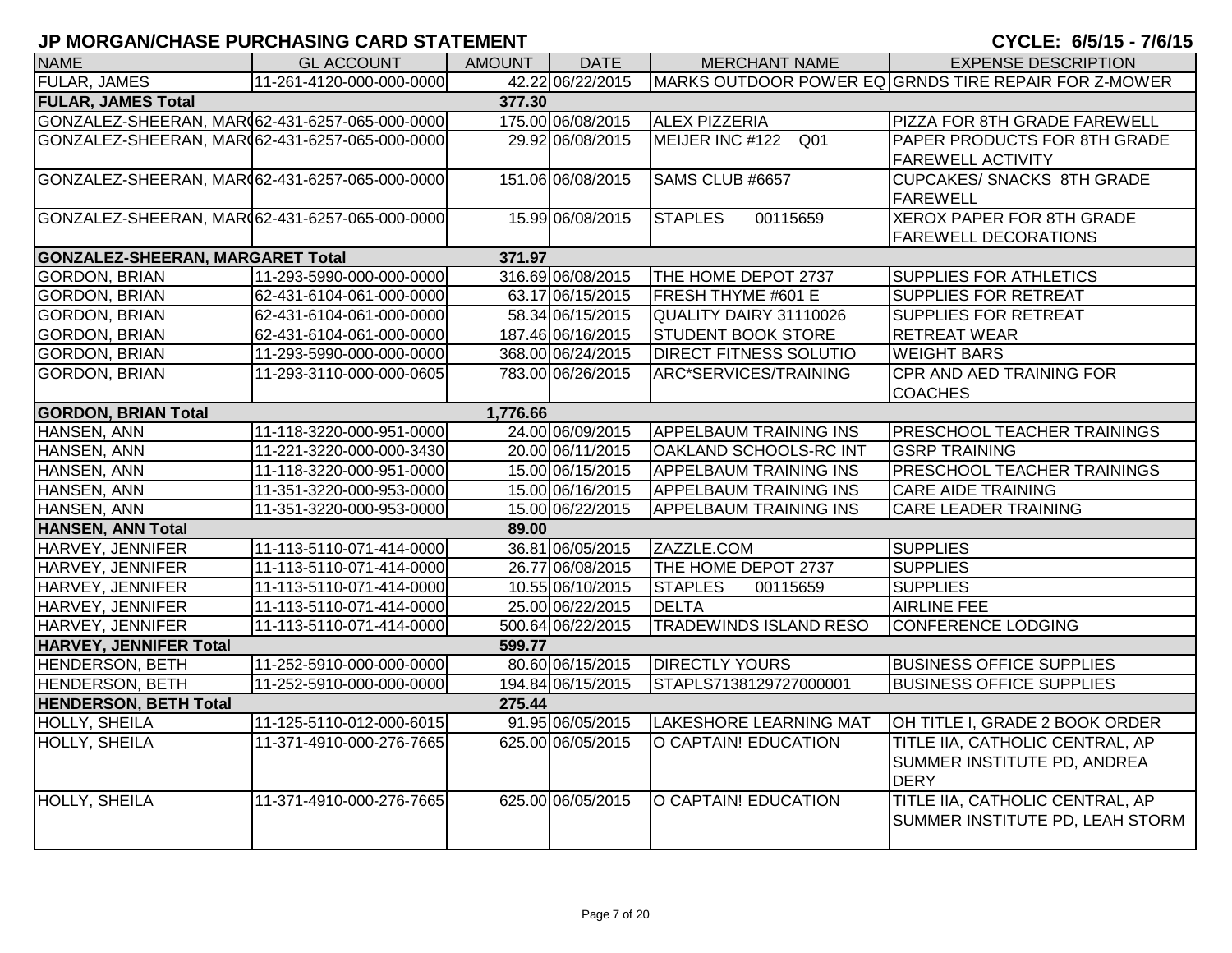| <b>NAME</b>          | <b>GL ACCOUNT</b>        | <b>AMOUNT</b>       | <b>DATE</b>       | <b>MERCHANT NAME</b>         | <b>EXPENSE DESCRIPTION</b>                                                                                                                              |
|----------------------|--------------------------|---------------------|-------------------|------------------------------|---------------------------------------------------------------------------------------------------------------------------------------------------------|
| <b>HOLLY, SHEILA</b> | 11-371-4910-000-276-7665 |                     | 625.00 06/05/2015 | O CAPTAIN! EDUCATION         | TITLE IIA, CATHOLIC CENTRAL, AP<br>SUMMER INSTITUTE PD, BENJAMIN<br><b>HERMAN</b>                                                                       |
| <b>HOLLY, SHEILA</b> | 11-125-5110-012-000-6015 | 1,339.26 06/05/2015 |                   | SUNDANCE/NEWBRIDGE           | OH, TITLE I BOOK ORDER, TITLE I<br><b>TEACHER</b>                                                                                                       |
| <b>HOLLY, SHEILA</b> | 11-125-5110-012-000-6015 |                     | 466.80 06/08/2015 | THE BOOKSOURCE               | OH TITLE I KINDERGARTEN BOOK<br><b>ORDER</b>                                                                                                            |
| <b>HOLLY, SHEILA</b> | 11-221-3220-012-000-6015 | 1,596.55 06/08/2015 |                   | <b>WYNDHAM</b>               | OH TITLE I SCHOOL TURNAROUND<br>CONFERENCE LODGING, BARB<br><b>ZIMMERMAN &amp; ERIN DAMON</b>                                                           |
| <b>HOLLY, SHEILA</b> | 11-221-3220-012-000-6015 | 1,653.80 06/08/2015 |                   | <b>WYNDHAM</b>               | OH TITLE I SCHOOL TURNAROUND<br>CONFERENCE LODGING, PAM<br>QUITIQUIT                                                                                    |
| <b>HOLLY, SHEILA</b> | 11-125-5110-012-000-6015 |                     | 206.70 06/09/2015 | <b>ELLISON EDUCATION.COM</b> | OH TITLE I KINDERGARTEN BOOK<br><b>ORDER</b>                                                                                                            |
| <b>HOLLY, SHEILA</b> | 11-125-5110-012-000-6015 |                     | 296.48 06/10/2015 | THE BOOKSOURCE               | OH TITLE I 4TH GRADE BOOK ORDER                                                                                                                         |
| HOLLY, SHEILA        | 11-221-3220-000-411-0000 |                     | 180.00 06/15/2015 | OAKLAND SCHOOLS-RC INT       | SUMMER SHOULDER SERIES CMP<br>GRADE 6 REGISTRATIONS @ OS,<br><b>MARY GRIM</b>                                                                           |
| <b>HOLLY, SHEILA</b> | 11-221-3220-000-411-0000 |                     | 180.00 06/15/2015 | OAKLAND SCHOOLS-RC INT       | SUMMER SHOULDER SERIES CMP<br>GRADE 8 REGISTRATIONS @ OS,<br><b>MEGAN CHAPIN-DUBE</b>                                                                   |
| HOLLY, SHEILA        | 11-221-3220-000-411-0000 |                     | 180.00 06/15/2015 | OAKLAND SCHOOLS-RC INT       | SUMMER SHOULDER SERIES CMP<br>GRADE 7 REGISTRATIONS @ OS,<br><b>DENISE GOTHAM</b>                                                                       |
| <b>HOLLY, SHEILA</b> | 11-221-3220-000-411-0000 |                     | 720.00 06/15/2015 | OAKLAND SCHOOLS-RC INT       | SUMMER SHOULDER SERIES CMP<br>GRADE 6 REGISTRATIONS @ OS, NOLA<br><b>BISHOP, LINDSAY BROOKHOUSE,</b><br>MICHELLE CAMPOS, AND JENNA<br><b>GRUNDSTROM</b> |
| <b>HOLLY, SHEILA</b> | 11-125-5110-012-000-6015 |                     | 331.44 06/16/2015 | <b>THE BOOKSOURCE</b>        | OH TITLE I 1ST GRADE BOOK ORDER                                                                                                                         |
| HOLLY, SHEILA        | 11-221-3220-000-411-0000 |                     | 100.00 06/17/2015 | OAKLAND SCHOOLS-RC INT       | SUPPORTING THE NEW VISION FOR<br>SCIENCE WORKSHOP, OS, EMILY<br>POHLONSKI & BRIAN LANGLEY                                                               |
| <b>HOLLY, SHEILA</b> | 11-125-5110-012-000-6015 |                     | 22.53 06/17/2015  | STAPLS7137502881000001       | OH TITLE I TEACHER'S SUPPLY ORDER                                                                                                                       |
| <b>HOLLY, SHEILA</b> | 11-125-5110-012-000-6015 |                     | 22.70 06/17/2015  | STAPLS7137502881000002       | OH TITLE I TEACHER'S SUPPLY ORDER                                                                                                                       |
| <b>HOLLY, SHEILA</b> | 11-125-5110-012-000-6015 |                     | 20.08 06/17/2015  | STAPLS7137502881000003       | OH TITLE I TEACHER'S SUPPLY ORDER                                                                                                                       |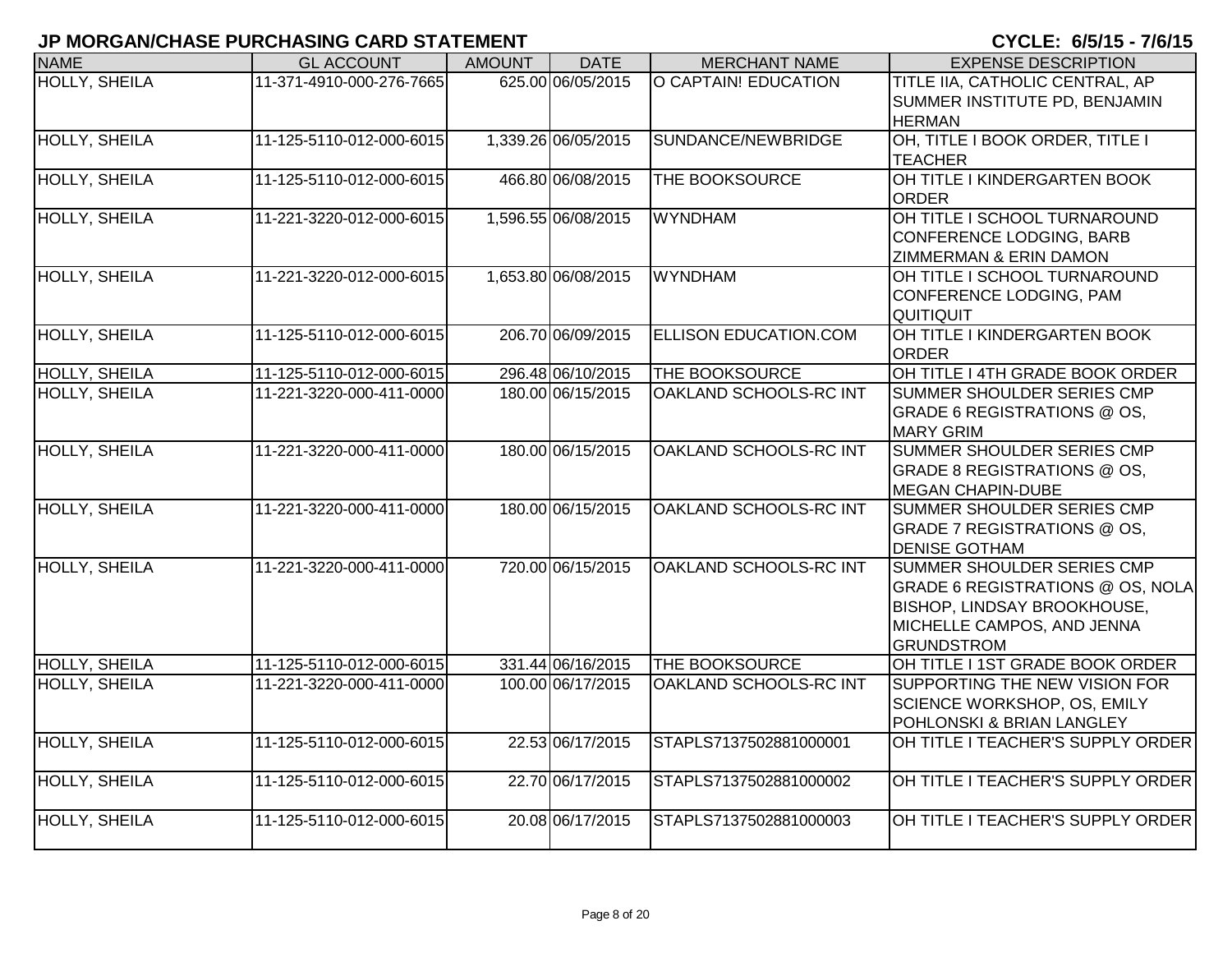| <b>NAME</b>                   | <b>GL ACCOUNT</b>                                    | <b>AMOUNT</b> | <b>DATE</b>                            | <b>MERCHANT NAME</b>          | <b>EXPENSE DESCRIPTION</b>                                    |
|-------------------------------|------------------------------------------------------|---------------|----------------------------------------|-------------------------------|---------------------------------------------------------------|
| <b>HOLLY, SHEILA</b>          | 11-221-3220-000-411-0000                             |               | 450.00 06/18/2015                      | <b>OAKLAND SCHOOLS-RC INT</b> | SUMMER SHOULDER SERIES SIOP                                   |
|                               |                                                      |               |                                        |                               | <b>REGISTRATION; RENEE GANTT,</b>                             |
|                               |                                                      |               |                                        |                               | RONALEE HENDERLAN & COLLEEN                                   |
|                               |                                                      |               |                                        |                               | <b>SMITH</b>                                                  |
| <b>HOLLY, SHEILA</b>          | 11-221-3220-000-411-0000                             |               | 20.00 06/18/2015                       | OAKLAND SCHOOLS-RC INT        | 2014-15 PS 25 SCHOOL IMPROVEMENT                              |
|                               |                                                      |               |                                        |                               | TEAM REGISTRATION; RJ WEBBER &                                |
|                               |                                                      |               |                                        |                               | <b>STEVE MATTHEWS</b>                                         |
|                               |                                                      |               | 10.00 06/19/2015                       |                               |                                                               |
| HOLLY, SHEILA                 | 11-221-3220-000-411-0000                             |               |                                        | OAKLAND SCHOOLS-RC INT        | 2014-15 PA 25 SCHOOL IMPROVEMENT<br><b>TEAM, CAROL DIGLIO</b> |
| <b>HOLLY, SHEILA</b>          | 11-221-3220-000-411-0000                             |               | 30.00 06/19/2015                       | OAKLAND SCHOOLS-RC INT        | 2014-15 SCOOL COMMITTEE                                       |
|                               |                                                      |               |                                        |                               | MEETINGS REGISTRATION, RJ                                     |
|                               |                                                      |               |                                        |                               | <b>WEBBER, CAROL DIGLIO &amp; STEVE</b>                       |
|                               |                                                      |               |                                        |                               | <b>MATTHEWS</b>                                               |
| <b>HOLLY, SHEILA</b>          | 11-221-3220-000-411-0000                             |               | 137.76 06/22/2015                      | <b>BOYNE HIGHLANDS LOD</b>    | <b>BALANCE ON SEX ED/PE</b>                                   |
|                               |                                                      |               |                                        |                               | CONFERENCE LODGING; SHEILA EBEL                               |
|                               |                                                      |               |                                        |                               |                                                               |
| <b>HOLLY, SHEILA</b>          | 11-221-7910-000-411-0000                             |               | 315.20 06/23/2015                      | <b>MARIA'S DELI</b>           | <b>RESTORATIVE PRACTICES</b>                                  |
|                               |                                                      |               |                                        |                               | SUMMATION/WRAP-UP MEETING                                     |
| <b>HOLLY, SHEILA</b>          | 11-221-5990-000-411-0000                             |               | 74.40 06/26/2015                       | <b>LRP PUBLICATIONS</b>       | <b>EDUCATION DEPARTMENT GENERAL</b>                           |
|                               |                                                      |               |                                        |                               | ADMINISTRATIVE REGULATION-4TH                                 |
|                               |                                                      |               |                                        |                               | EDITION; EVALICIA SMITH & CARMEN                              |
|                               |                                                      |               |                                        |                               | <b>JAROSLOWSKI</b>                                            |
| <b>HOLLY, SHEILA Total</b>    |                                                      | 10,320.65     |                                        |                               |                                                               |
| HOSKINS, DIANE                | 62-431-6301-033-000-0000                             |               | 50.55 06/10/2015                       | HUNGRY HOWIE'S #1014          | <b>DINNER FOR STUDENTS</b>                                    |
| <b>HOSKINS, DIANE</b>         | 62-431-6301-033-000-0000                             |               | 21.89 06/10/2015                       | THE HOME DEPOT 2737           | <b>ESL END OF YEAR REWARDS</b>                                |
| HOSKINS, DIANE                | 62-431-6301-033-000-0000                             |               | 184.44 06/11/2015                      | SAMS CLUB #6657               | <b>ESL END OF YEAR BBQ</b>                                    |
| <b>HOSKINS, DIANE Total</b>   |                                                      | 256.88        |                                        |                               |                                                               |
| HURLBURT, THOMAS              | 11-271-3220-000-000-0000                             |               | 60.00 06/25/2015                       | <b>OAKLAND SCHOOLS-RC INT</b> | <b>WORKSHOP</b>                                               |
| <b>HURLBURT, THOMAS Total</b> |                                                      | 60.00         |                                        |                               |                                                               |
| JUOPPERI, JOHN                | 11-261-5992-013-000-0000                             |               | 38.00 06/24/2015                       | <b>REDFORD LOCK COMPANY I</b> | <b>NW FILE CABINETS</b>                                       |
| JUOPPERI, JOHN                | 11-261-5992-015-000-0000                             |               | 12.50 06/29/2015                       | <b>J THOMAS DISTRIBUTORS</b>  | <b>DF HAND TRUCK</b>                                          |
| JUOPPERI, JOHN                | 11-261-5992-000-000-0000                             |               | 224.44 06/29/2015                      | <b>LAWSON PRODUCTS</b>        | <b>IMTCE STOCK PARTS</b>                                      |
| JUOPPERI, JOHN Total          |                                                      | 274.94        |                                        |                               |                                                               |
| KORTLANDT, PATRICIA           | 11-241-5910-011-000-0000                             |               | 42.32 06/22/2015                       | STAPLS7138510192000001        | <b>CERTIFICATES FOR FOURTH GRADE</b>                          |
| KORTLANDT, PATRICIA           | 11-241-5990-011-000-0000                             |               |                                        | <b>BAUDVILLE INC.</b>         | <b>CELEBRATION</b><br><b>BIRTHDAY CARDS</b>                   |
|                               |                                                      |               | 107.79 06/23/2015                      | <b>ESCHOOL SOLUTIONS</b>      |                                                               |
| KORTLANDT, PATRICIA           | 11-111-5110-011-025-0000<br>11-111-5110-011-070-0000 |               | 352.58 06/23/2015<br>652.58 06/24/2015 | <b>AMERICAN LEGACY PUBLIS</b> | <b>QUESTIONING FLIP BOOKS</b>                                 |
| KORTLANDT, PATRICIA           |                                                      |               |                                        |                               | <b>SECOND GRADE SOCIAL STUDIES</b><br><b>MATERIALS</b>        |
| KORTLANDT, PATRICIA           | 11-111-5110-011-025-0000                             |               | 455.05 06/24/2015                      | <b>LAKESHORE LEARNING MAT</b> | <b>CLASSROOM SQUARES - CARPET FOR</b>                         |
|                               |                                                      |               |                                        |                               | IKINDERGARTEN                                                 |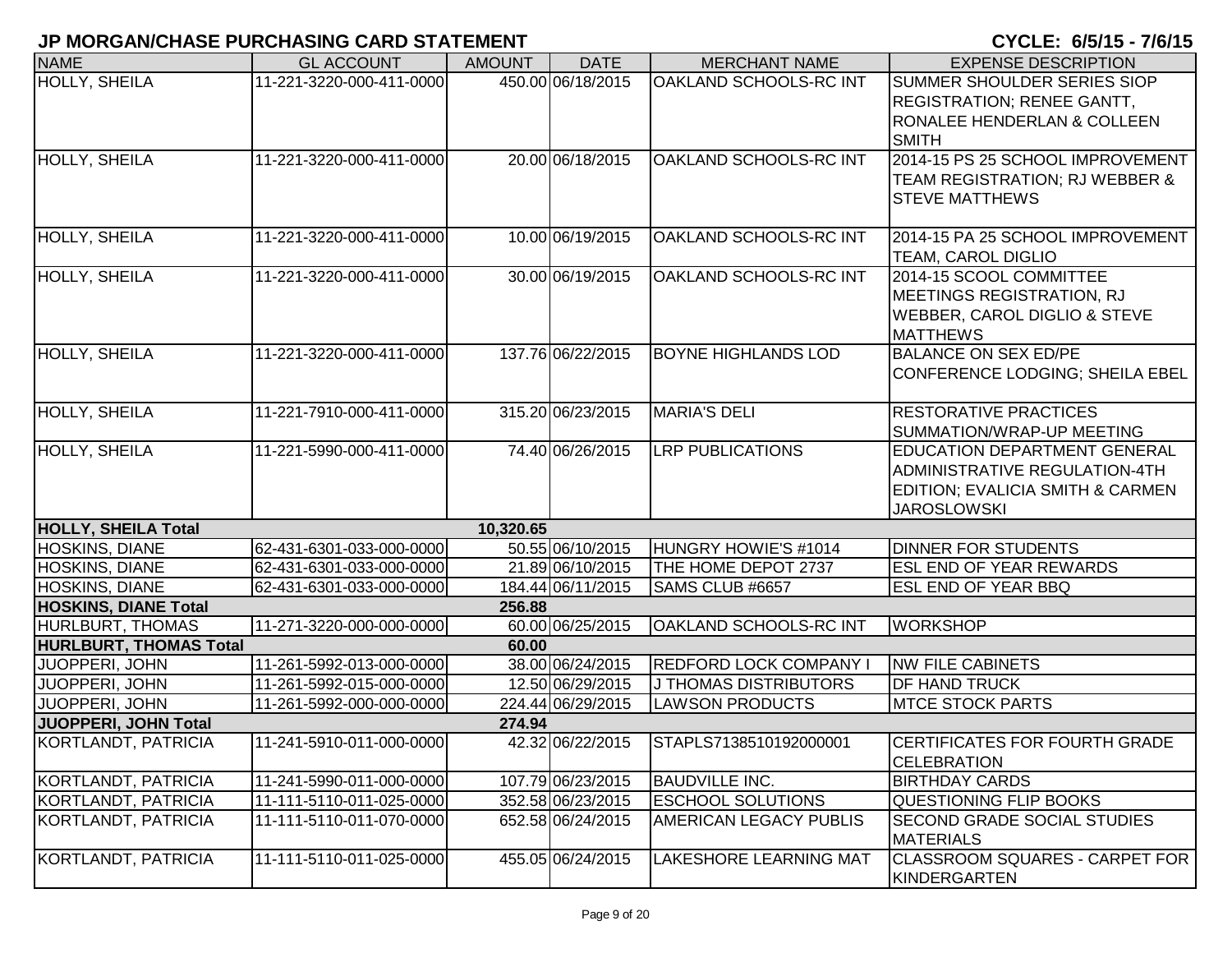| <b>NAME</b>                      | <b>GL ACCOUNT</b>        | AMOUNT   | <b>DATE</b>         | <b>MERCHANT NAME</b>              | <b>EXPENSE DESCRIPTION</b>            |
|----------------------------------|--------------------------|----------|---------------------|-----------------------------------|---------------------------------------|
| KORTLANDT, PATRICIA              | 62-431-6695-011-000-0000 |          | 647.10 06/25/2015   | <b>MINDWARE</b>                   | NEF SCIENCE GRANT MATERIALS           |
| KORTLANDT, PATRICIA              | 11-111-5110-011-025-0000 |          | 164.16 06/25/2015   | <b>SOUTHPAW ENTERPRISES I</b>     | PENCIL GRIPS FOR KINDERGARTEN         |
| KORTLANDT, PATRICIA              | 62-431-6695-011-000-0000 |          | 54.95 06/26/2015    | <b>MINDWARE</b>                   | NEF SCIENCE GRANT MATERIALS           |
| KORTLANDT, PATRICIA              | 62-431-6275-011-000-0000 |          | 105.71 06/26/2015   | ORIENTAL TRADING CO               | <b>SUMMER SUCCESS MATERIALS</b>       |
| KORTLANDT, PATRICIA              | 11-241-5990-011-000-0000 |          | 132.41 06/26/2015   | <b>SMILEMAKERS INC</b>            | <b>BIRTHDAY STICKERS, PENCILS AND</b> |
|                                  |                          |          |                     |                                   | <b>STARS</b>                          |
| KORTLANDT, PATRICIA              | 62-431-6270-011-000-0000 |          | 184.37 06/29/2015   | <b>DEMCO INC</b>                  | <b>BOOKS</b>                          |
| KORTLANDT, PATRICIA              | 11-241-5990-011-000-0000 |          | 140.00 06/29/2015   | <b>SAFEWAY SHREDDING</b>          | SHREDDING OF CONFIDENTIAL             |
|                                  |                          |          |                     |                                   | <b>MATERIALS</b>                      |
| KORTLANDT, PATRICIA              | 62-431-6270-011-000-0000 |          | 597.80 06/29/2015   | UPSTART/EDUPRESS                  | <b>MEDIA CENTER SUPPLIES</b>          |
| KORTLANDT, PATRICIA              | 11-111-5110-011-060-0000 |          | 229.76 07/01/2015   | <b>RGS PAY*</b>                   | KINDERGARTEN JOURNALS                 |
| KORTLANDT, PATRICIA              | 62-431-6275-011-000-0000 |          | 11.46 07/01/2015    | RGS PAY*                          | <b>FAUCHER CLASSROOM MATERIALS</b>    |
| KORTLANDT, PATRICIA              | 11-111-5110-011-060-0000 |          | 4,794.90 07/01/2015 | <b>TRIUMPH LEARNING</b>           | COMMON CORE MATERIALS FOR 2ND,        |
|                                  |                          |          |                     |                                   | 3RD, 4TH                              |
| KORTLANDT, PATRICIA              | 11-241-5990-011-000-0000 |          | 437.70 07/02/2015   | GBC*ECOMMERCE                     | <b>LAMINATING FILM</b>                |
| KORTLANDT, PATRICIA              | 62-431-6695-011-000-0000 |          | 39.95 07/02/2015    | <b>MINDWARE</b>                   | NEF SCIENCE GRANT MATERIALS           |
| KORTLANDT, PATRICIA              | 11-241-5990-011-000-0000 |          | 607.91 07/03/2015   | <b>BAUDVILLE INC.</b>             | TEACHER APPRECIATION GIFTS            |
| <b>KORTLANDT, PATRICIA Total</b> |                          | 9,758.50 |                     |                                   |                                       |
| LAMBERT, ELIZABETH               | 11-261-5993-071-000-0000 |          | 277.50 06/05/2015   | <b>AMERICAN SPRINKLER</b>         | <b>HS SPRINKLERS</b>                  |
| LAMBERT, ELIZABETH               | 11-261-4910-055-000-0000 |          | 259.80 06/10/2015   | NATIONAL TIME                     | NM5 BOILER ROOM TAMPER SWITCH         |
| LAMBERT, ELIZABETH               | 11-261-4910-000-000-0611 |          | 5,077.50 06/11/2015 | <b>ARCH ENVIRONMENTAL GRO</b>     | <b>DISTRICT STORM WATER</b>           |
|                                  |                          |          |                     |                                   | MANAGEMENT                            |
| LAMBERT, ELIZABETH               | 11-261-5992-015-000-0000 |          | 545.00 06/11/2015   | <b>B &amp; B WILDLIFE REMOVAL</b> | DF RACOONS REMOVAL                    |
| LAMBERT, ELIZABETH               | 41-261-4110-065-000-4449 |          | 3,664.60 06/11/2015 | <b>CUMMINS BRIDGEWAY-1</b>        | <b>MS GENERATOR REPAIRS</b>           |
| LAMBERT, ELIZABETH               | 11-261-5992-000-000-0000 |          | 543.52 06/11/2015   | <b>VICTORY PACKAGING LP</b>       | <b>IMTCE PACKING BOXES</b>            |
| LAMBERT, ELIZABETH               | 11-261-4910-015-000-0000 |          | 89.00 06/12/2015    | <b>B &amp; B WILDLIFE REMOVAL</b> | <b>DF RACOON REMOVAL</b>              |
| LAMBERT, ELIZABETH               | 11-261-5710-000-000-0000 |          | 1,045.83 06/12/2015 | CORRIGAN OIL #2 - BRI             | <b>MTCE FUEL</b>                      |
| LAMBERT, ELIZABETH               | 11-261-5730-000-000-0000 |          | 82.47 06/12/2015    | NAPA PARTS 0024965                | MTCE F350 A/C CONTROL RELAY,          |
|                                  |                          |          |                     |                                   | <b>TRAILER WIRE</b>                   |
| LAMBERT, ELIZABETH               | 11-261-5992-000-000-0000 |          | 91.60 06/15/2015    | <b>AIRGASS NORTH</b>              | <b>MTCE DISTRICT WELDING</b>          |
| LAMBERT, ELIZABETH               | 11-261-5730-000-000-0000 |          | 440.44 06/18/2015   | BELLE TIRE 099                    | <b>IMTCE TIRES FOR BOB'S VAN</b>      |
| LAMBERT, ELIZABETH               | 11-261-5992-013-000-0000 |          | 518.40 06/18/2015   | COMMERCIAL BUILDING MA            | <b>NW CEILING TILES</b>               |
| LAMBERT, ELIZABETH               | 11-261-4910-013-000-0000 |          | 756.00 06/18/2015   | <b>DE-CAL INC</b>                 | NW RM 302 & CAFE. NOT COOLING         |
| LAMBERT, ELIZABETH               | 41-261-4110-010-000-4449 |          | 3,700.00 06/18/2015 | <b>DE-CAL INC</b>                 | TRANS PNEUMATIC AIR DRYER             |
| LAMBERT, ELIZABETH               | 11-261-4910-065-000-0000 |          | 98.00 06/18/2015    | <b>DE-CAL INC</b>                 | <b>MS CHILLERS</b>                    |
| LAMBERT, ELIZABETH               | 41-261-4110-055-000-4449 |          | 2,295.02 06/18/2015 | <b>DE-CAL INC</b>                 | NM UNIT #2 NOT COOLING                |
| LAMBERT, ELIZABETH               | 11-261-4910-071-000-0000 |          | 952.00 06/18/2015   | <b>DE-CAL INC</b>                 | HS ATRIUM NOT COOLING, RM 241         |
|                                  |                          |          |                     |                                   | LEAK, CHILLED WATER PUMP #3           |
| LAMBERT, ELIZABETH               | 11-261-5992-013-000-0000 |          | 232.00 06/18/2015   | HOH WATER TECHNOLOGY              | <b>NW COOLING TOWER FILTERS</b>       |
| LAMBERT, ELIZABETH               | 11-261-5730-000-000-0000 |          | 17.10 06/18/2015    | NAPA PARTS 0024965                | <b>MTCE VAN PARTS</b>                 |
| LAMBERT, ELIZABETH               | 11-261-4910-010-000-0000 |          | 3,455.48 06/19/2015 | <b>ALLIED INC</b>                 | TRANS HOSE REELS & SWIVELS            |
| LAMBERT, ELIZABETH               | 11-261-5710-000-000-0000 |          | 286.17 06/19/2015   | CORRIGAN OIL #2 - BRI             | <b>MTCE FUEL</b>                      |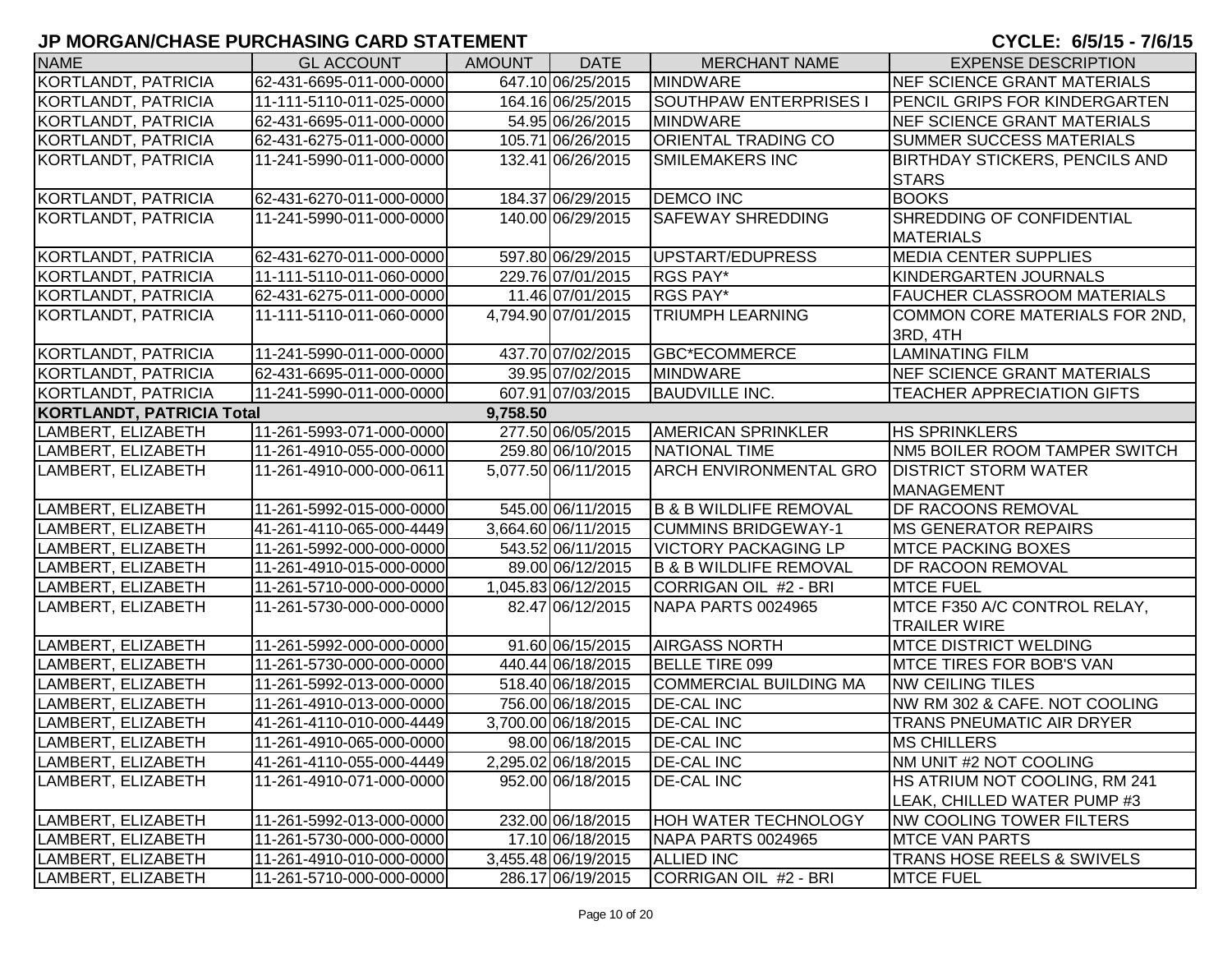| <b>NAME</b>                     | <b>GL ACCOUNT</b>        | <b>AMOUNT</b> | <b>DATE</b>         | <b>MERCHANT NAME</b>          | <b>EXPENSE DESCRIPTION</b>                            |
|---------------------------------|--------------------------|---------------|---------------------|-------------------------------|-------------------------------------------------------|
| LAMBERT, ELIZABETH              | 11-261-5730-000-000-0000 |               | 174.70 06/22/2015   | NAPA PARTS 0024965            | <b>MTCE VAN PARTS</b>                                 |
| LAMBERT, ELIZABETH              | 11-261-4910-000-000-0000 |               | 429.00 06/24/2015   | <b>ARCH ENVIRONMENTAL GRO</b> | <b>DISTRICT HAZARDOUS WASTE</b>                       |
|                                 |                          |               |                     |                               | <b>CONSULTING</b>                                     |
| LAMBERT, ELIZABETH              | 11-261-4910-071-000-0000 |               | 490.00 06/24/2015   | IN *SECURE DOORS LLC          | <b>HS RESET FIRE DOORS</b>                            |
| LAMBERT, ELIZABETH              | 11-261-5710-000-000-0000 |               | 367.03 06/25/2015   | CORRIGAN OIL #2 - BRI         | <b>MTCE FUEL</b>                                      |
| LAMBERT, ELIZABETH              | 11-266-4934-000-000-0000 |               | 10.00 06/25/2015    | <b>PROTECTION ONE ALARM</b>   | <b>ESB ALARM SERVICE</b>                              |
| LAMBERT, ELIZABETH              | 11-266-4934-000-000-0000 |               | 949.25 06/25/2015   | <b>PROTECTION ONE ALARM</b>   | <b>DISTRICT ALARM SERVICE</b>                         |
| LAMBERT, ELIZABETH              | 11-261-4910-000-000-0000 |               | 1,042.50 06/29/2015 | <b>ARCH ENVIRONMENTAL GRO</b> | <b>DISTRICT MEDICAL WASTE &amp;</b>                   |
|                                 |                          |               |                     |                               | ENVIRONMENTAL WASTE DISPOSAL                          |
| LAMBERT, ELIZABETH              | 11-261-5710-000-000-0000 |               | 510.84 06/29/2015   | CORRIGAN OIL #2 - BRI         | <b>MTCE FUEL</b>                                      |
| LAMBERT, ELIZABETH              | 11-261-4910-071-000-0000 |               | 115.00 06/29/2015   | IN *ALL CITY ROOTER           | HS BASEBALL FIELD SEWAGE PUMP                         |
| LAMBERT, ELIZABETH              | 11-261-4910-071-000-0000 |               | 537.94 07/03/2015   |                               | THYSSENKRUPPELEVATOR W HS ELEVATOR MAINTENANCE 7/1 TO |
|                                 |                          |               |                     |                               | 9/30/2015                                             |
| <b>LAMBERT, ELIZABETH Total</b> |                          | 29,053.69     |                     |                               |                                                       |
| LUMLEY, SHERYL                  | 62-431-6301-033-000-0000 |               | 150.37 06/05/2015   | SAMSCLUB #6657                | <b>GRADUATION</b>                                     |
| LUMLEY, SHERYL                  | 62-431-6301-033-000-0000 |               | 83.01 06/08/2015    | <b>PARTY CITY</b>             | <b>GRADUATION</b>                                     |
| LUMLEY, SHERYL                  | 62-431-6301-033-000-0000 |               | 24.00 06/08/2015    | <b>THE FLOWER ALLEY</b>       | <b>GRADUATION</b>                                     |
| <b>LUMLEY, SHERYL Total</b>     |                          | 257.38        |                     |                               |                                                       |
| MCDOUGALL, BARBARA              | 62-431-6104-061-000-0000 |               | 114.72 06/08/2015   | <b>BENITOS PIZZA-NOVI</b>     | LUNCH FOR EVENT WORKERS FOR                           |
|                                 |                          |               |                     |                               | <b>BB/SB REGIONALS</b>                                |
| MCDOUGALL, BARBARA              | 62-431-6104-061-000-0000 |               | 27.53 06/08/2015    | KROGER #615                   | <b>BREAKFAST FOR EVENT WORKERS</b>                    |
|                                 |                          |               |                     |                               | <b>FOR BB/SB REGIONALS</b>                            |
| MCDOUGALL, BARBARA              | 62-431-6104-061-000-0000 |               | 5.57 06/08/2015     | KROGER #615                   | <b>BREAKFAST FOR EVENT WORKERS</b>                    |
|                                 |                          |               |                     |                               | <b>BB/SB REGIONALS</b>                                |
| MCDOUGALL, BARBARA              | 62-431-6104-061-000-0000 |               | 30.94 06/22/2015    | APPLEBEES 808665180861        | <b>MEETING</b>                                        |
| <b>MCDOUGALL, BARBARA Total</b> |                          | 178.76        |                     |                               |                                                       |
| MCKAIG, HEATHER                 | 11-113-5110-071-026-0000 |               | 9.44 06/16/2015     | <b>AMAZON MKTPLACE PMTS</b>   | <b>SCRIPT</b>                                         |
| MCKAIG, HEATHER                 | 11-113-5110-071-026-0000 |               | 9.00 06/16/2015     | AMAZON.COM                    | <b>SCRIPTS</b>                                        |
| MCKAIG, HEATHER                 | 11-113-5110-071-026-0000 |               | 58.76 06/16/2015    | AMAZON.COM                    | <b>SCRIPTS</b>                                        |
| MCKAIG, HEATHER                 | 11-113-4910-071-026-0000 |               | 14.95 06/18/2015    | AMAZON.COM                    | <b>SCRIPTS</b>                                        |
| <b>MCKAIG, HEATHER</b>          | 11-113-4910-071-026-0000 |               | 35.67 06/19/2015    | AMAZON.COM                    | <b>SCRIPTS</b>                                        |
| <b>MCKAIG, HEATHER</b>          | 11-113-4910-071-026-0000 |               | 11.90 06/19/2015    | AMAZON.COM                    | <b>SCRIPTS</b>                                        |
| <b>MCKAIG, HEATHER</b>          | 62-431-6169-071-000-0000 |               | 60.44 06/19/2015    | THE UPS STORE 2109            | SHIPPING BACK MUSICAL LIBRETTOS                       |
| <b>MCKAIG, HEATHER</b>          | 11-113-5110-071-026-0000 |               | 10.95 06/23/2015    | AMAZON.COM                    | <b>SCRIPTS</b>                                        |
| MCKAIG, HEATHER                 | 11-113-4910-071-026-0000 |               | 401.75 06/29/2015   | HOMEDEPOT.COM                 | <b>CABINETRY</b>                                      |
| MCKAIG, HEATHER                 | 11-113-4910-071-026-0000 |               | 170.57 06/29/2015   | THE HOME DEPOT 2724           | <b>BUILDING SUPPLIES</b>                              |
| MCKAIG, HEATHER                 | 11-113-4910-071-026-0000 |               | 828.00 06/29/2015   | <b>TOBINS LAKE SALES</b>      | <b>TAPE</b>                                           |
| MCKAIG, HEATHER                 | 11-113-4910-071-026-0000 |               | 316.50 07/03/2015   | HOMEDEPOT.COM                 | <b>CABINETRY</b>                                      |
| <b>MCKAIG, HEATHER Total</b>    |                          | 1,927.93      |                     |                               |                                                       |
| MICHOS, JENNIFER                | 62-431-6275-014-000-0000 |               | 16.03 06/22/2015    | <b>BORDER CAFE</b>            | <b>HARVARD PROFESSIONAL</b>                           |
|                                 |                          |               |                     |                               | <b>DEVELOPMENT GRAD SCHOOL</b>                        |
|                                 |                          |               |                     |                               | <b>BOSTON</b>                                         |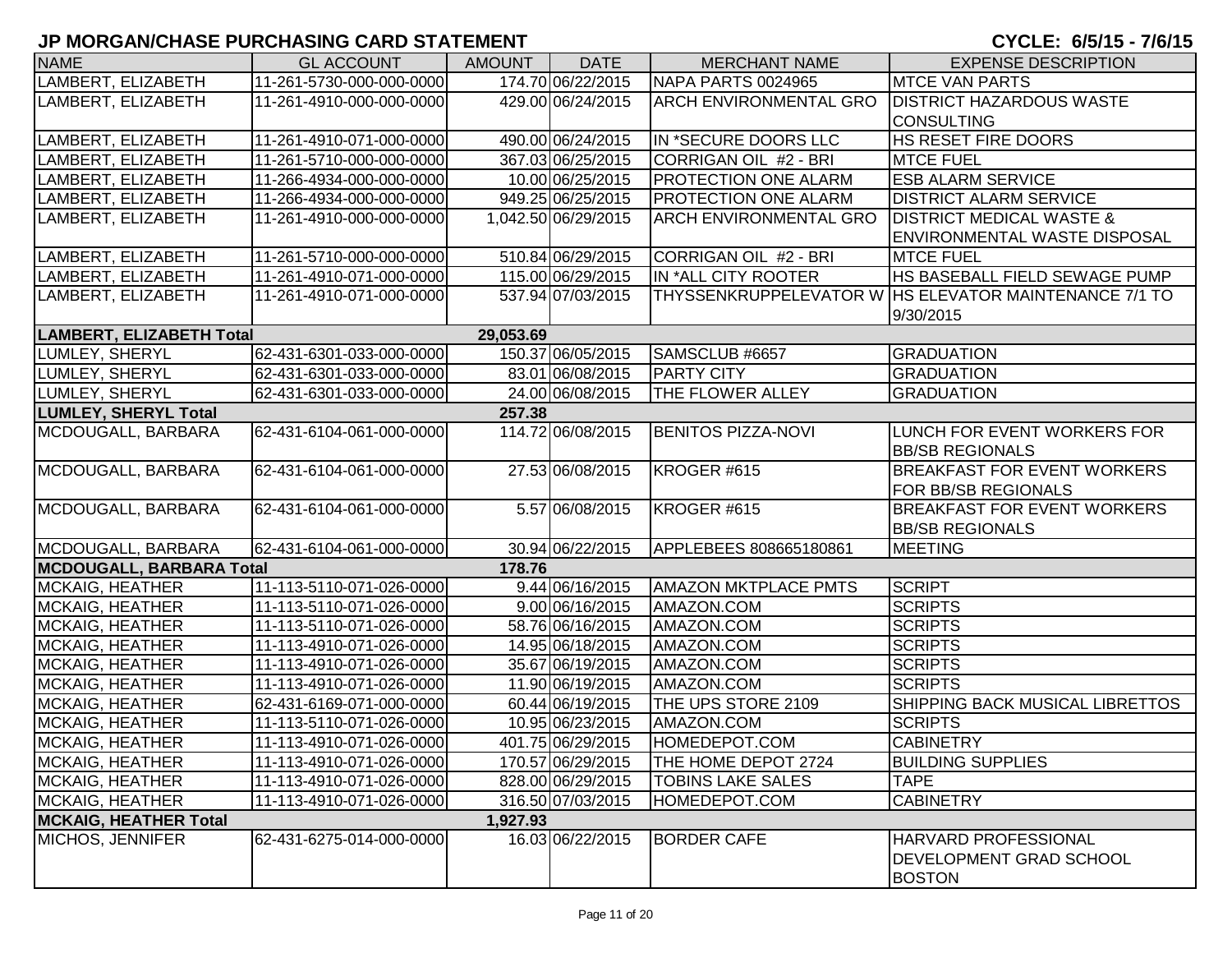| <b>NAME</b>             | <b>GL ACCOUNT</b>        | <b>AMOUNT</b> | <b>DATE</b>       | <b>MERCHANT NAME</b>          | <b>EXPENSE DESCRIPTION</b>                                                     |
|-------------------------|--------------------------|---------------|-------------------|-------------------------------|--------------------------------------------------------------------------------|
| <b>MICHOS, JENNIFER</b> | 62-431-6275-014-000-0000 |               | 47.55 06/22/2015  | <b>TIP TAP ROOM</b>           | HARVARD PROFESSIONAL<br><b>IDEVELOPMENT GRAD SCHOOL</b><br><b>BOSTON</b>       |
| MICHOS, JENNIFER        | 62-431-6275-014-000-0000 |               | 7.49 06/23/2015   | L A BURDICK CHOCOLATE         | <b>HARVARD PROFESSIONAL</b><br><b>DEVELOPMENT GRAD SCHOOL</b><br><b>BOSTON</b> |
| MICHOS, JENNIFER        | 62-431-6275-014-000-0000 |               | 52.00 06/23/2015  | <b>PROJECT ADVENTURE</b>      | <b>HARVARD PROFESSIONAL</b><br><b>DEVELOPMENT GRAD SCHOOL</b><br><b>BOSTON</b> |
| MICHOS, JENNIFER        | 62-431-6275-014-000-0000 |               | 19.00 06/23/2015  | <b>SUBWAY CHARLES MGH</b>     | <b>HARVARD PROFESSIONAL</b><br><b>DEVELOPMENT GRAD SCHOOL</b><br><b>BOSTON</b> |
| MICHOS, JENNIFER        | 62-431-6275-014-000-0000 |               | 23.20 06/23/2015  | <b>TIP TAP ROOM</b>           | HARVARD PROFESSIONAL<br><b>DEVELOPMENT GRAD SCHOOL</b><br><b>BOSTON</b>        |
| MICHOS, JENNIFER        | 62-431-6275-014-000-0000 |               | 15.20 06/23/2015  | <b>TIP TAP ROOM</b>           | <b>HARVARD PROFESSIONAL</b><br><b>DEVELOPMENT GRAD SCHOOL</b><br><b>BOSTON</b> |
| <b>MICHOS, JENNIFER</b> | 62-431-6275-014-000-0000 |               | 6.08 06/24/2015   | CHRL RIVER AUBONPAIN 2        | <b>HARVARD PROFESSIONAL</b><br><b>DEVELOPMENT GRAD SCHOOL</b><br><b>BOSTON</b> |
| <b>MICHOS, JENNIFER</b> | 62-431-6275-014-000-0000 |               | 7.05 06/24/2015   | <b>CREMA CAFE</b>             | <b>HARVARD PROFESSIONAL</b><br><b>DEVELOPMENT GRAD SCHOOL</b><br><b>BOSTON</b> |
| MICHOS, JENNIFER        | 62-431-6275-014-000-0000 |               | 14.86 06/24/2015  | SHAKE SHACK 1121              | <b>HARVARD PROFESSIONAL</b><br><b>DEVELOPMENT GRAD SCHOOL</b><br><b>BOSTON</b> |
| MICHOS, JENNIFER        | 62-431-6275-014-000-0000 |               | 535.62 06/24/2015 | <b>WYNDHAM</b>                | <b>HARVARD PROFESSIONAL</b><br><b>DEVELOPMENT GRAD SCHOOL</b><br><b>BOSTON</b> |
| MICHOS, JENNIFER        | 62-431-6275-014-000-0000 |               | 5.01 06/25/2015   | CHRL RIVER AUBONPAIN 2        | HARVARD PROFESSIONAL<br><b>DEVELOPMENT GRAD SCHOOL</b><br><b>BOSTON</b>        |
| MICHOS, JENNIFER        | 62-431-6275-014-000-0000 |               | 13.32 06/26/2015  | <b>ANNA'S TAQUERIA</b>        | <b>HARVARD PROFESSIONAL</b><br>IDEVELOPMENT GRAD SCHOOL<br><b>BOSTON</b>       |
| MICHOS, JENNIFER        | 62-431-6275-014-000-0000 |               | 5.44 06/26/2015   | <b>CHRL RIVER AUBONPAIN 2</b> | <b>HARVARD PROFESSIONAL</b><br><b>DEVELOPMENT GRAD SCHOOL</b><br><b>BOSTON</b> |
| MICHOS, JENNIFER        | 62-431-6275-014-000-0000 |               | 6.18 06/29/2015   | CHRL RIVER AUBONPAIN 2        | <b>HARVARD PROFESSIONAL</b><br><b>DEVELOPMENT GRAD SCHOOL</b><br><b>BOSTON</b> |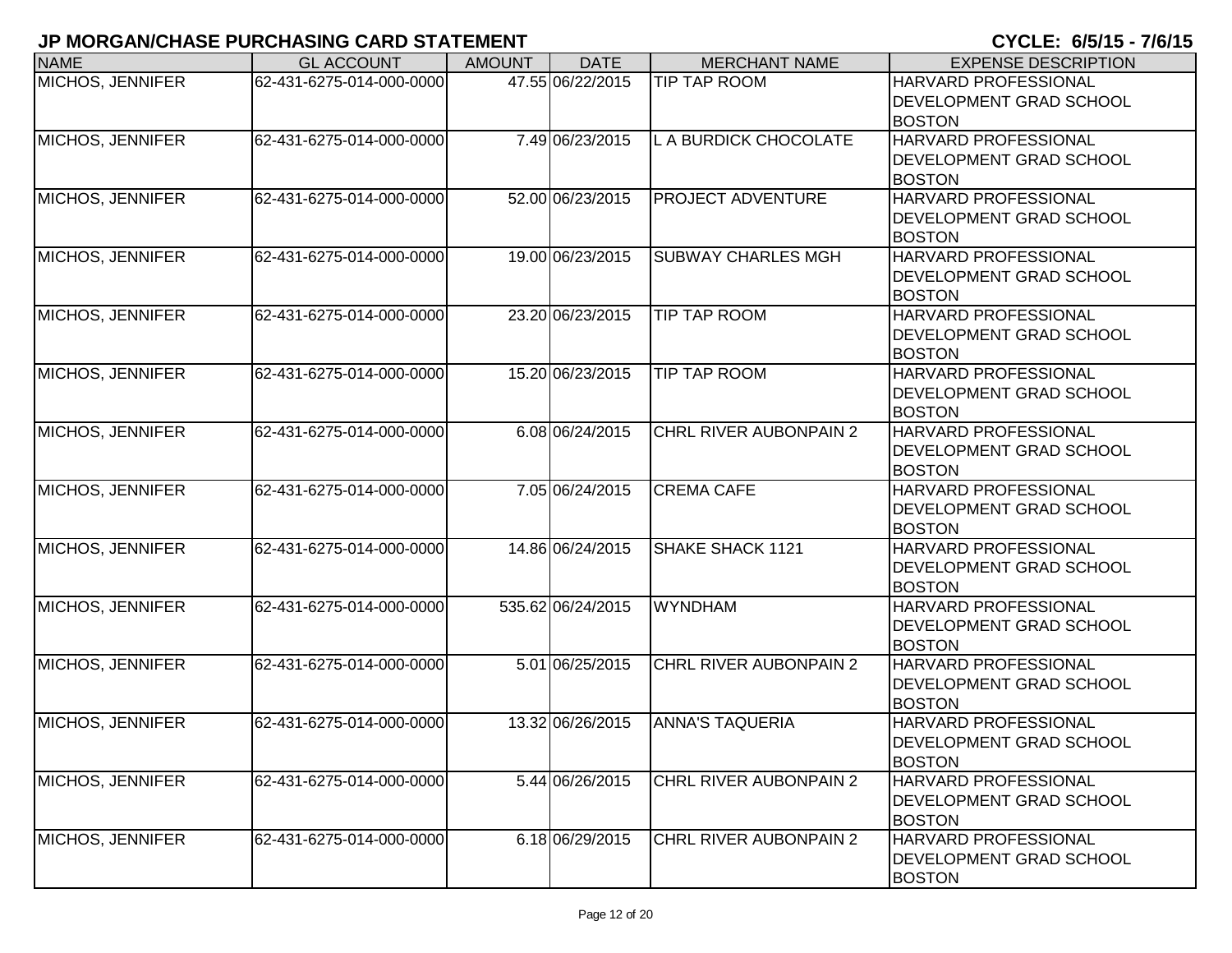| <b>NAME</b>                   | <b>GL ACCOUNT</b>        | <b>AMOUNT</b> | <b>DATE</b>         | <b>MERCHANT NAME</b>          | <b>EXPENSE DESCRIPTION</b>           |
|-------------------------------|--------------------------|---------------|---------------------|-------------------------------|--------------------------------------|
| <b>MICHOS, JENNIFER</b>       | 62-431-6275-014-000-0000 |               | 6.28 06/29/2015     | CHRL RIVER AUBONPAIN 2        | HARVARD PROFESSIONAL                 |
|                               |                          |               |                     |                               | <b>DEVELOPMENT GRAD SCHOOL</b>       |
|                               |                          |               |                     |                               | <b>BOSTON</b>                        |
| MICHOS, JENNIFER              | 62-431-6275-014-000-0000 |               | 12.57 06/29/2015    | <b>DADO TEA</b>               | <b>HARVARD PROFESSIONAL</b>          |
|                               |                          |               |                     |                               | <b>DEVELOPMENT GRAD SCHOOL</b>       |
|                               |                          |               |                     |                               | <b>BOSTON</b>                        |
| MICHOS, JENNIFER              | 62-431-6275-014-000-0000 |               | 14.68 06/29/2015    | <b>MARKET IN THE SQUARE</b>   | <b>HARVARD PROFESSIONAL</b>          |
|                               |                          |               |                     |                               | <b>DEVELOPMENT GRAD SCHOOL</b>       |
|                               |                          |               |                     |                               | <b>BOSTON</b>                        |
| MICHOS, JENNIFER              | 62-431-6275-014-000-0000 |               | 1,183.41 06/29/2015 | <b>WYNDHAM</b>                | HARVARD PROFESSIONAL                 |
|                               |                          |               |                     |                               | <b>DEVELOPMENT GRAD SCHOOL</b>       |
|                               |                          |               |                     |                               | <b>BOSTON</b>                        |
| MICHOS, JENNIFER              | 62-431-6275-014-000-0000 |               | 20.00 07/02/2015    | <b>COLLINS PUBLICATIONS</b>   | HARVARD PROFESSIONAL                 |
|                               |                          |               |                     |                               | <b>DEVELOPMENT GRAD SCHOOL</b>       |
|                               |                          |               |                     |                               | <b>BOSTON</b>                        |
| <b>MICHOS, JENNIFER Total</b> |                          | 2,010.97      |                     |                               |                                      |
| MILLER, HELEN                 | 11-283-5990-000-000-0000 |               | 367.20 06/18/2015   | NATIONAL PEN CO., LLC         | NEW HIRES/COFFEE MUGS                |
| <b>MILLER, HELEN Total</b>    |                          | 367.20        |                     |                               |                                      |
| MILLER, WILLIAM               | 11-261-5992-000-000-0000 |               | 4.47 06/05/2015     | THE HOME DEPOT 2737           | <b>MTCE TRUCK STOCK</b>              |
| MILLER, WILLIAM               | 11-261-5992-000-000-0000 |               | 399.84 06/05/2015   | THE TRANE COMPANY             | <b>NM5 MOTOR</b>                     |
| MILLER, WILLIAM               | 11-261-5992-000-000-0000 |               | 7.48 06/08/2015     | THE HOME DEPOT 2737           | <b>MTCE BATTERIES</b>                |
| MILLER, WILLIAM               | 11-261-5992-013-000-0000 |               | 56.63 06/10/2015    | <b>BEHLER YOUNG COMPANY N</b> | NW ROOM 403                          |
| MILLER, WILLIAM               | 11-261-5992-000-000-0000 |               | 6.94 06/12/2015     | THE HOME DEPOT 2737           | <b>MTCE TRUCK STOCK HOSE REPAIR</b>  |
| MILLER, WILLIAM               | 11-261-5992-000-000-0000 |               | 474.81 06/15/2015   | THE TRANE COMPANY             | <b>HS MAIN CHILLER</b>               |
| MILLER, WILLIAM               | 11-261-5992-071-000-0000 |               | 474.81 06/15/2015   | THE TRANE COMPANY             | <b>HS MAIN CHILLER</b>               |
| MILLER, WILLIAM               | 11-261-5992-000-000-0000 |               | 44.95 06/18/2015    | THE HOME DEPOT 2737           | <b>MTCE TRUCK STOCK</b>              |
| MILLER, WILLIAM               | 11-261-5992-011-000-0000 |               | 94.88 06/19/2015    | COCHRANE SUPPLY AND EN        | VO SOUTH COUNSELING OFFICE           |
|                               |                          |               |                     |                               | SENSOR, TEMP CONTROL                 |
| MILLER, WILLIAM               | 11-261-5992-000-000-0000 |               | 6.98 06/25/2015     | THE HOME DEPOT 2737           | <b>MTCE TRUCK STOCK</b>              |
| MILLER, WILLIAM               | 11-261-5992-000-000-0000 |               | 1.97 06/29/2015     | BEHLER YOUNG COMPANY N        | <b>IMTCE TRUCK STOCK</b>             |
| MILLER, WILLIAM               | 11-261-5992-065-000-0000 |               | 5.97 07/02/2015     | <b>ETNA DISTRIBUTORS WIXO</b> | MS RM 420 COUPLING                   |
| MILLER, WILLIAM               | 11-261-5992-000-000-0000 |               | 9.95 07/03/2015     | THE HOME DEPOT 2737           | <b>MTCE TRUCK STOCK</b>              |
| MILLER, WILLIAM               | 11-261-5992-071-000-0000 |               | 190.96 07/03/2015   | THERMALNETICS, INC.           | <b>HS MOTOR</b>                      |
| <b>MILLER, WILLIAM Total</b>  |                          | 1,780.64      |                     |                               |                                      |
| NESMITH, RUSSELI              | 11-261-5992-000-000-0000 |               | 34.97 06/05/2015    | THE HOME DEPOT 2737           | <b>IMTCE EXTENSION CORD FOR LIFT</b> |
| NESMITH, RUSSELL              | 11-261-5993-000-000-0000 |               | 52.70 06/05/2015    | THE HOME DEPOT 2737           | <b>GRNDS BASEBALL PAINT</b>          |
| NESMITH, RUSSELL              | 11-261-5992-012-000-0000 |               | 15.94 06/08/2015    | THE HOME DEPOT 2737           | <b>OH MOUSE TRAPS</b>                |
| NESMITH, RUSSELL              | 11-261-5992-001-000-0000 |               | 15.54 06/08/2015    | THE HOME DEPOT 2737           | <b>ESB GLASS CLEANER</b>             |
| NESMITH, RUSSELL              | 11-261-5992-000-000-0000 |               | 113.18 06/09/2015   | <b>BEST PLUMBING SPECIALT</b> | <b>MTCE PLUMBING STOCK</b>           |
| NESMITH, RUSSELL              | 11-261-5992-000-000-0000 |               | 584.88 06/18/2015   | <b>BEST PLUMBING SPECIALT</b> | <b>IMTCE STOCK FOR ACORN SINKS</b>   |
| NESMITH, RUSSELL              | 11-261-5730-000-000-0000 |               | 95.00 06/18/2015    | NOVI MUFFLER COMPANY I        | <b>IMTCE MTCE MUFFLER REPAIR ON</b>  |
|                               |                          |               |                     |                               | <b>PLUMBING VAN</b>                  |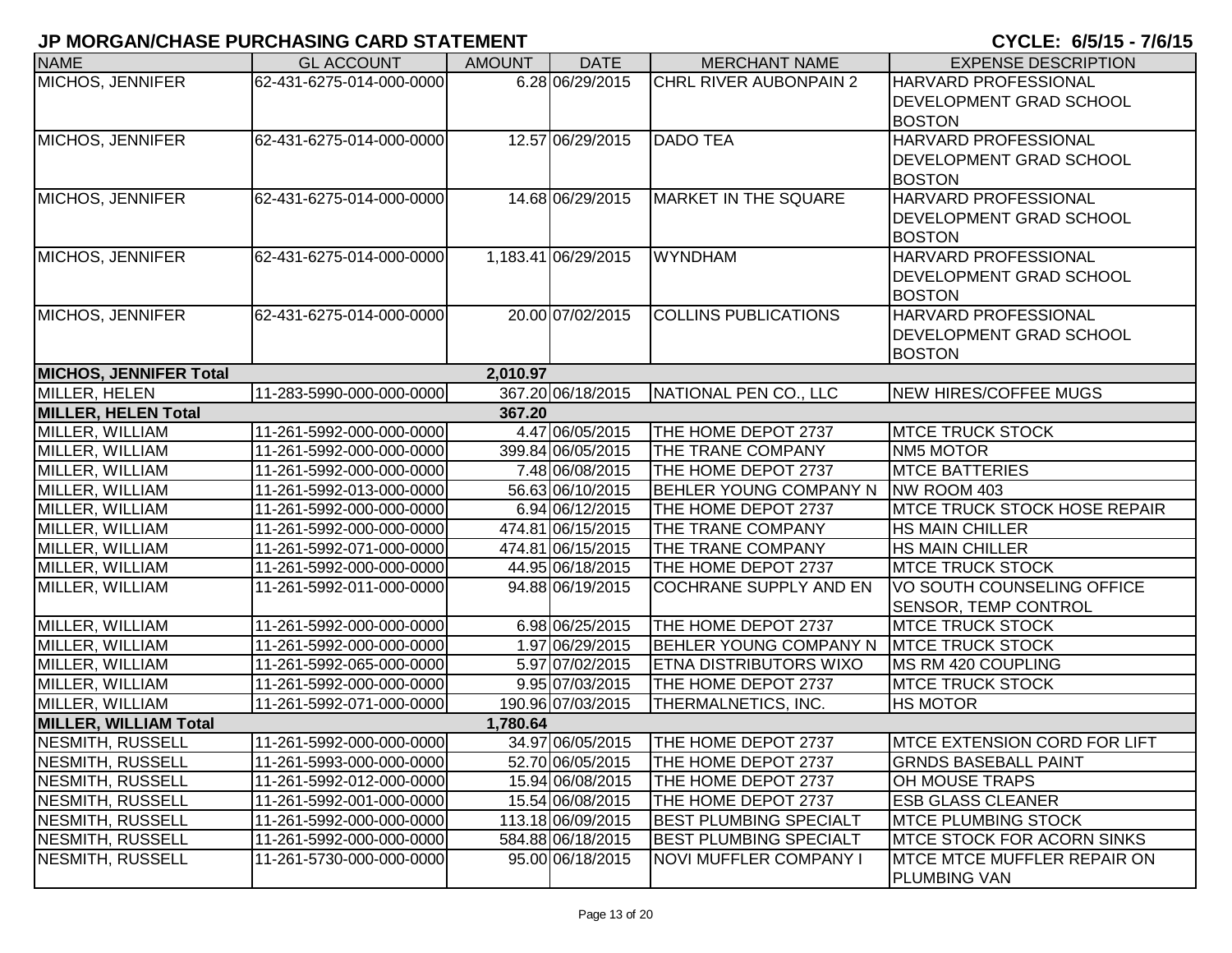| <b>NAME</b>                   | <b>GL ACCOUNT</b>        | AMOUNT   | <b>DATE</b>       | <b>MERCHANT NAME</b>          | <b>EXPENSE DESCRIPTION</b>                     |
|-------------------------------|--------------------------|----------|-------------------|-------------------------------|------------------------------------------------|
| <b>NESMITH, RUSSELL</b>       | 11-261-5993-000-000-0000 |          | 49.97 06/19/2015  | THE HOME DEPOT 2737           | <b>GRNDS PARTS FOR AIRLESS SPRAYER</b>         |
|                               |                          |          |                   |                               |                                                |
| NESMITH, RUSSELL              | 11-261-5992-001-000-0000 |          | 31.08 06/22/2015  | THE HOME DEPOT 2737           | <b>ESB WINDOW CLEANER</b>                      |
| NESMITH, RUSSELL              | 11-261-5992-065-000-0000 |          | 275.36 06/24/2015 | <b>BEST PLUMBING SPECIALT</b> | <b>IMS ACORN SINKS AIR CARTRIDGE</b>           |
|                               |                          |          |                   |                               | <b>SEAT ASSY</b>                               |
| NESMITH, RUSSELL              | 11-261-5993-000-000-0000 |          | 16.66 06/30/2015  | <b>BADER AND SONS CO.</b>     | <b>GRNDS GAS CAP FOR GAS POLE</b>              |
|                               |                          |          |                   |                               | <b>PRUNER</b>                                  |
| NESMITH, RUSSELL              | 11-261-5992-000-000-0000 |          | 7.98 07/01/2015   | THE HOME DEPOT 2737           | <b>MTCE PLUMBING SUPPLIES</b>                  |
| NESMITH, RUSSELL              | 11-261-5992-071-000-0000 |          | 134.92 07/02/2015 | <b>BEST PLUMBING SPECIALT</b> | <b>HS CONCESSION STAND</b>                     |
| <b>NESMITH, RUSSELL</b>       | 11-261-5993-000-000-0000 |          | 97.11 07/03/2015  |                               | MARKS OUTDOOR POWER EQ GRNDS BLADES FOR MOWERS |
| <b>NESMITH, RUSSELL Total</b> |                          | 1,525.29 |                   |                               |                                                |
| OCONNOR, GAIL                 | 11-118-5110-000-951-0000 |          | 10.59 06/05/2015  | <b>STAPLES</b><br>00115659    | <b>TEACHING SUPPLIES</b>                       |
| OCONNOR, GAIL                 | 62-431-6350-031-000-0000 |          | 51.23 06/18/2015  | <b>MARIA'S DELI</b>           | <b>STAFF LUNCH ALREADY PAID</b>                |
| OCONNOR, GAIL                 | 62-431-6350-031-000-0000 |          | 15.90 06/19/2015  | LITTLE CAESARS #0057          | <b>STAFF LUNCH ALREADY PAID</b>                |
| OCONNOR, GAIL                 | 11-351-5110-000-953-0000 |          | 43.84 06/22/2015  | MEIJER INC #122 Q01           | CARE TEACHING SUPPLIES                         |
| OCONNOR, GAIL                 | 11-351-5110-000-953-0000 |          | 306.78 06/22/2015 | STAPLS7138416100000001        | <b>TEACHING SUPPLIES</b>                       |
| <b>OCONNOR, GAIL</b>          | 11-351-5110-000-953-0000 |          | 53.30 06/22/2015  | STAPLS7138416100000002        | <b>TEACHING SUPPLIES</b>                       |
| OCONNOR, GAIL                 | 11-351-5110-000-953-0000 |          | 118.24 06/22/2015 | STAPLS7138416100000003        | <b>TEACHING SUPPLIES</b>                       |
| OCONNOR, GAIL                 | 11-351-5110-000-953-0000 |          | 64.13 06/22/2015  | STAPLS7138416894000002        | <b>TEACHING SUPPLIES</b>                       |
| OCONNOR, GAIL                 | 11-351-5110-000-953-0000 |          | 220.37 06/22/2015 | STAPLS7138432403000001        | <b>TEACHING SUPPLIES</b>                       |
| OCONNOR, GAIL                 | 11-351-5110-000-953-0000 |          | 10.98 06/22/2015  | STAPLS7138432403000002        | <b>TEACHING SUPPLIES</b>                       |
| OCONNOR, GAIL                 | 11-351-5110-000-953-0000 |          | 22.82 06/22/2015  | STAPLS7138432403000003        | <b>TEACHING SUPPLIES</b>                       |
| OCONNOR, GAIL                 | 11-351-5110-000-953-0000 |          | 57.03 06/22/2015  | STAPLS7138439373000001        | <b>TEACHING SUPPLIES</b>                       |
| OCONNOR, GAIL                 | 11-351-5110-000-953-0000 |          | 197.39 06/22/2015 | STAPLS7138446762000001        | <b>TEACHING SUPPLIES</b>                       |
| OCONNOR, GAIL                 | 11-351-5110-000-953-0000 |          | 4.55 06/22/2015   | STAPLS7138446762000002        | <b>TEACHING SUPPLIES</b>                       |
| OCONNOR, GAIL                 | 11-351-5110-000-953-0000 |          | 34.74 06/22/2015  | STAPLS7138446762000003        | <b>TEACHING SUPPLIES</b>                       |
| OCONNOR, GAIL                 | 11-351-5110-000-953-0000 |          | 106.24 06/22/2015 | STAPLS7138503234000001        | <b>TEACHING SUPPLIES</b>                       |
| OCONNOR, GAIL                 | 11-351-5110-000-953-0000 |          | 164.46 06/22/2015 | STAPLS7138503234000002        | <b>TEACHING SUPPLIES</b>                       |
| OCONNOR, GAIL                 | 11-351-5110-000-953-0000 |          | 61.17 06/22/2015  | STAPLS7138503234000003        | <b>TEACHING SUPPLIES</b>                       |
| OCONNOR, GAIL                 | 11-351-5110-000-953-0000 |          | 291.84 06/22/2015 | <b>VICTORY PACKAGING LP</b>   | <b>TEACHING SUPPLIES</b>                       |
| OCONNOR, GAIL                 | 11-351-5110-000-953-0000 |          | 46.32 06/23/2015  | MEIJER INC #122 Q01           | <b>TEACHING SUPPLIES</b>                       |
| OCONNOR, GAIL                 | 11-351-5110-000-953-0000 |          | 71.92 06/24/2015  | SSI*SCHOOL SPECIALTY          | <b>TEACHING SUPPLIES</b>                       |
| OCONNOR, GAIL                 | 11-351-5110-000-953-0000 |          | 133.34 06/24/2015 | STAPLS7138515607000001        | <b>TEACHING SUPPLIES</b>                       |
| OCONNOR, GAIL                 | 11-351-5110-000-953-0000 |          | 19.77 06/24/2015  | STAPLS7138515607000002        | <b>TEACHING SUPPLIES</b>                       |
| OCONNOR, GAIL                 | 11-351-5110-000-953-0000 |          | 9.44 06/24/2015   | STAPLS7138515607000003        | <b>TEACHING SUPPLIES</b>                       |
| OCONNOR, GAIL                 | 11-351-5110-000-953-0000 |          | 7.98 06/25/2015   | STAPLS7138432403000004        | <b>TEACHING SUPPLIES</b>                       |
| OCONNOR, GAIL                 | 11-351-5110-000-953-0000 |          | 16.48 07/01/2015  | STAPLS7138416894000001        | <b>TEACHING SUPPLIES</b>                       |
| <b>OCONNOR, GAIL</b>          | 11-118-5110-000-951-0000 |          | 58.95 07/06/2015  | <b>LAKESHORE LEARNING MAT</b> | <b>TEACHING SUPPLIES</b>                       |
| <b>OCONNOR, GAIL Total</b>    |                          | 2,199.80 |                   |                               |                                                |
| <b>PATEL, SHAILEE</b>         | 11-122-3220-055-000-0000 |          | 75.00 06/09/2015  | LOW INCIDENCE OUTREACH        | LOW INCIDENCE OUTREACH TRAINING                |
| PATEL, SHAILEE                | 11-122-3220-055-000-0000 |          | 55.00 07/02/2015  | <b>OAKLAND SCHOOLS-RC INT</b> | 15/16 WORKSHOP                                 |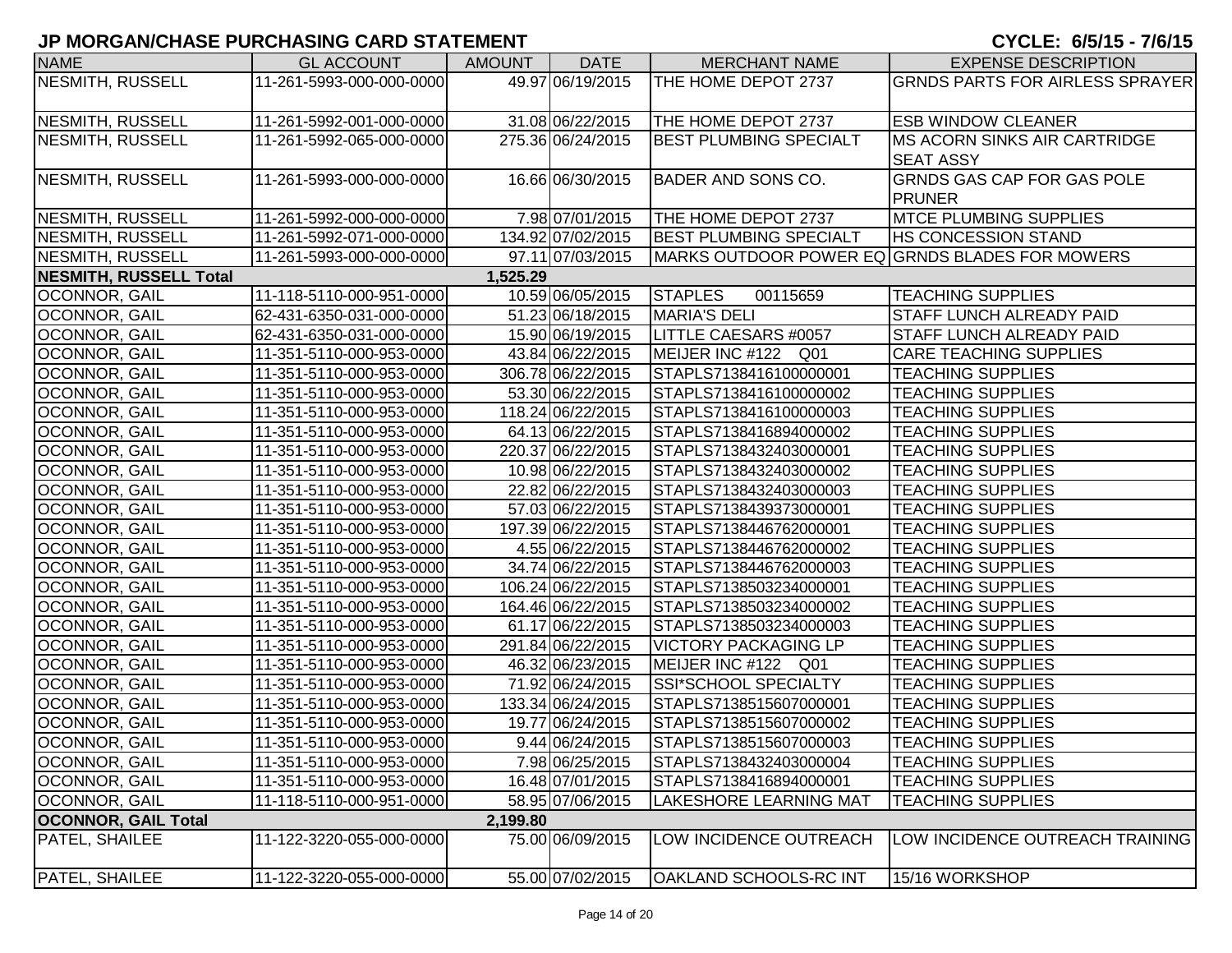| <b>NAME</b>                              | <b>GL ACCOUNT</b>        | <b>AMOUNT</b> | <b>DATE</b>         | <b>MERCHANT NAME</b>          | <b>EXPENSE DESCRIPTION</b>         |  |
|------------------------------------------|--------------------------|---------------|---------------------|-------------------------------|------------------------------------|--|
| PATEL, SHAILEE                           | 11-122-4910-000-000-0000 |               | 119.99 07/02/2015   | YOURTEACHER.COM               | 15/16 WWW.MATHHELP.COM             |  |
|                                          |                          |               |                     |                               | <b>SUBSCRIPTION</b>                |  |
| <b>PATEL, SHAILEE Total</b>              |                          | 249.99        |                     |                               |                                    |  |
| <b>REICHLEY, CARRIE</b>                  | 62-431-6275-015-000-0000 |               | 84.08 06/05/2015    | SSI*SCHOOL SPECIALTY          | <b>HEADPHONES AND CONSTRUCTION</b> |  |
|                                          |                          |               |                     |                               | <b>PAPER</b>                       |  |
| <b>REICHLEY, CARRIE</b>                  | 62-431-6275-015-000-0000 |               | 23.92 06/10/2015    | MEIJER INC #122 Q01           | <b>CLOROX WIPES FOR OFFICE</b>     |  |
| <b>REICHLEY, CARRIE</b>                  | 62-431-6275-015-000-0000 |               | 63.92 06/10/2015    | <b>TARGET</b><br>00008722     | LUNCH TUBS FOR STUDENT LUNCHES     |  |
|                                          |                          |               |                     |                               |                                    |  |
| <b>REICHLEY, CARRIE</b>                  | 62-431-6275-015-000-0000 |               | 39.95 06/10/2015    | <b>TARGET</b><br>00014654     | LUNCH TUBS FOR STUDENT LUNCHES     |  |
|                                          |                          |               |                     |                               |                                    |  |
| <b>REICHLEY, CARRIE</b>                  | 62-431-6275-015-000-0000 |               | 47.94 06/11/2015    | <b>TARGET</b><br>00003541     | LUNCH TUBS FOR STUDENT LUNCHES     |  |
|                                          |                          |               |                     |                               |                                    |  |
| <b>REICHLEY, CARRIE</b>                  | 62-431-6275-015-000-0000 |               | -71.91 06/16/2015   | <b>TARGET</b><br>00014654     | <b>RETURNED LUNCH TUBS FOR</b>     |  |
|                                          |                          |               |                     |                               | <b>STUDENT LUNCHES</b>             |  |
| <b>REICHLEY, CARRIE</b>                  | 11-111-5110-015-025-0000 |               | 833.00 06/18/2015   | SSI*PREMIER HAM&STEPH         | <b>STUDENT PLANNERS</b>            |  |
| <b>REICHLEY, CARRIE Total</b>            |                          | 1,020.90      |                     |                               |                                    |  |
| RODRIGUEZ, SANDRA                        | 62-431-6275-013-000-0000 |               | 200.00 06/10/2015   | PAYPAL *NOVIEDUCATI           | NOVI WOODS SPONSORING A HOLE       |  |
|                                          |                          |               |                     |                               | FOR THE NEF GOLF CHARITY           |  |
|                                          |                          |               |                     |                               | <b>DONATION</b>                    |  |
| <b>RODRIGUEZ, SANDRA Total</b><br>200.00 |                          |               |                     |                               |                                    |  |
| <b>ROY, MICHAEL</b>                      | 11-299-5990-000-000-0000 |               | 37.18 06/24/2015    | AMAZON.COM                    | <b>AUDIO SUPPLIES</b>              |  |
| <b>ROY, MICHAEL</b>                      | 11-299-5990-000-000-0000 |               | 428.32 06/25/2015   | <b>AMAZON MKTPLACE PMTS</b>   | <b>AUDIO</b>                       |  |
| <b>ROY, MICHAEL</b>                      | 11-299-4910-000-000-0000 |               | 141.67 06/25/2015   | <b>AMAZON MKTPLACE PMTS</b>   | <b>AUDIO</b>                       |  |
| <b>ROY, MICHAEL</b>                      | 11-299-5990-000-000-0000 |               | 199.99 06/25/2015   | <b>AMAZON MKTPLACE PMTS</b>   | <b>EXPENDABLES</b>                 |  |
| <b>ROY, MICHAEL</b>                      | 11-299-4910-000-000-0000 |               | 199.99 06/25/2015   | <b>AMAZON MKTPLACE PMTS</b>   | <b>LIGHTING SUPPLIES</b>           |  |
| <b>ROY, MICHAEL</b>                      | 11-299-4910-000-000-0000 |               | 41.60 06/25/2015    | <b>AMAZON MKTPLACE PMTS</b>   | <b>AUDIO SUPPLIES</b>              |  |
| <b>ROY, MICHAEL</b>                      | 11-299-5990-000-000-0000 |               | 423.60 06/25/2015   | <b>AMAZON MKTPLACE PMTS</b>   | <b>SUPPLIES</b>                    |  |
| <b>ROY, MICHAEL</b>                      | 11-299-5990-000-000-0000 |               | 119.17 06/25/2015   | <b>AMAZON MKTPLACE PMTS</b>   | <b>CASES</b>                       |  |
| <b>ROY, MICHAEL</b>                      | 11-299-5990-000-000-0000 |               | 518.24 06/25/2015   | <b>AMAZON MKTPLACE PMTS</b>   | <b>AUDIO SUPPLIES</b>              |  |
| ROY, MICHAEL                             | 11-299-4910-000-000-0000 |               | 286.74 06/26/2015   | <b>AMAZON MKTPLACE PMTS</b>   | <b>AUDIO</b>                       |  |
| ROY, MICHAEL                             | 62-431-6191-071-000-0000 |               | 31.06 06/26/2015    | <b>AMAZON MKTPLACE PMTS</b>   | <b>VIDEO</b>                       |  |
| <b>ROY, MICHAEL</b>                      | 11-299-5990-000-000-0000 |               | 1,128.00 06/26/2015 | <b>TOBINS LAKE SALES</b>      | TAPE/EXPENDABLES                   |  |
| <b>ROY, MICHAEL</b>                      | 62-431-6191-071-000-0000 |               | 32.88 06/29/2015    | <b>AMAZON MKTPLACE PMTS</b>   | <b>GENERAL SUPPLIES</b>            |  |
|                                          | 11-299-5990-000-000-0000 |               | 1,025.50 07/03/2015 | <b>AUDIO VIDEO DISTRIBUTO</b> | <b>BATTERIES</b>                   |  |
| <b>ROY, MICHAEL</b>                      |                          |               |                     |                               |                                    |  |
| <b>ROY, MICHAEL Total</b>                |                          | 4,613.94      |                     |                               |                                    |  |
| <b>SCHRINER, STEPHANIE</b>               | 62-431-6770-065-000-0000 |               | 579.49 06/15/2015   | CALIFORNIA PIZZA 291          | <b>STAFF LUNCHEON, MONEY</b>       |  |
|                                          |                          |               |                     |                               | <b>COLLECTED AND DEPOSITED</b>     |  |
| <b>SCHRINER, STEPHANIE Total</b>         |                          | 579.49        |                     |                               |                                    |  |
| <b>SCHURIG, CLAIRE</b>                   | 62-431-6122-071-000-0000 |               | 1.90 06/08/2015     | J W PEPPER AND SON INC        | <b>MUSIC FOR 2015-2016</b>         |  |
| <b>SCHURIG, CLAIRE</b>                   | 62-431-6122-071-000-0000 |               | 5.50 06/09/2015     | MUSICNOTES.COM                | <b>MUSIC FOR 2015-2016</b>         |  |
| <b>SCHURIG, CLAIRE</b>                   | 62-431-6122-071-000-0000 |               | 2.50 06/11/2015     | J W PEPPER AND SON INC        | MUSIC FOR 2015-2016                |  |
| <b>SCHURIG, CLAIRE</b>                   | 62-431-6122-071-000-0000 |               | 499.60 06/15/2015   | <b>CUSTOMINK TSHIRTS</b>      | <b>NOVI SINGERS TSHIRTS</b>        |  |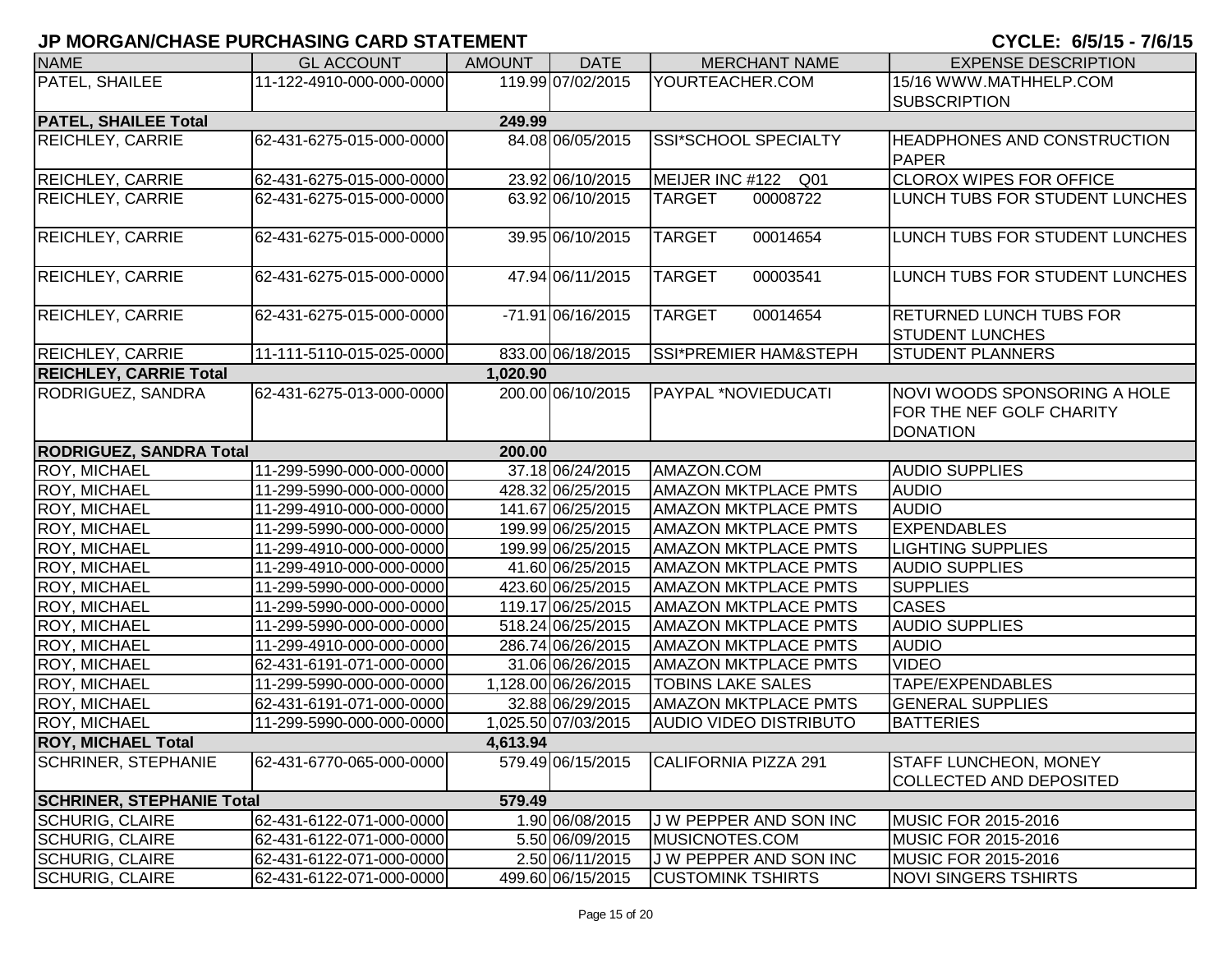| <b>NAME</b>                               | <b>GL ACCOUNT</b>        | <b>AMOUNT</b> | <b>DATE</b>       | <b>MERCHANT NAME</b>               | <b>EXPENSE DESCRIPTION</b>                                                                     |  |
|-------------------------------------------|--------------------------|---------------|-------------------|------------------------------------|------------------------------------------------------------------------------------------------|--|
| <b>SCHURIG, CLAIRE</b>                    | 62-431-6122-071-000-0000 |               | 17.84 06/15/2015  | J W PEPPER AND SON INC             | <b>MUSIC FOR 2015-2016</b>                                                                     |  |
| <b>SCHURIG, CLAIRE</b>                    | 62-431-6122-071-000-0000 |               | 5.95 06/15/2015   | MUSICNOTES.COM                     | <b>MUSIC FOR 2015-2016</b>                                                                     |  |
| <b>SCHURIG, CLAIRE</b>                    | 62-431-6122-071-000-0000 |               | 1.90 06/18/2015   | J W PEPPER AND SON INC             | MUSIC FOR 2015-2016                                                                            |  |
| <b>SCHURIG, CLAIRE Total</b>              |                          | 535.19        |                   |                                    |                                                                                                |  |
| <b>SHAFER, RACHELLE</b>                   | 62-431-6701-012-000-0000 |               | 160.00 06/08/2015 | <b>BURKE'S SPORT HAVEN</b>         | <b>SALT SHAKER'S T-SHIRTS</b>                                                                  |  |
| <b>SHAFER, RACHELLE</b>                   | 62-431-6501-012-000-0000 |               | 679.00 06/17/2015 | <b>PTO TODAY</b>                   | MEMBERSHIP RENEWAL FOR THE PTO                                                                 |  |
| <b>SHAFER, RACHELLE</b>                   | 62-431-6275-012-000-0000 |               | 74.07 06/25/2015  | JIMMY JOHNS - 396                  | LUNCH FOR SCHOOL IMPROVEMENT<br><b>TEAM</b>                                                    |  |
| <b>SHAFER, RACHELLE</b>                   | 62-431-6501-012-000-0000 |               | 274.03 06/26/2015 | <b>AMSTERDAM PRNT &amp; LITHO</b>  | <b>PTO PURCHASE. CALENDAR INSERTS</b><br><b>FOR STAFF</b>                                      |  |
| SHAFER, RACHELLE                          | 62-431-6770-012-000-0000 |               | 49.98 06/29/2015  | <b>ACCO BRANDS DIRECT</b>          | P. QUITIQUIT'S PLANNER REFILL                                                                  |  |
| <b>SHAFER, RACHELLE</b>                   | 62-431-6275-012-000-0000 |               | 15.00 06/29/2015  | <b>DUNCAN DISPOSAL SYSTEM</b>      | RECYCLING 7/1/15-9/30/15                                                                       |  |
| <b>SHAFER, RACHELLE Total</b>             |                          | 1,252.08      |                   |                                    |                                                                                                |  |
| SHPAKOFF, KATHLEEN                        | 11-351-5110-000-953-0000 |               | 15.54 06/09/2015  | MICHAELS STORES 3744               | <b>TEACHING MATERIALS</b>                                                                      |  |
| SHPAKOFF, KATHLEEN                        | 11-351-5110-000-953-0000 |               | 102.36 06/09/2015 | <b>TARGET</b><br>00014654          | <b>TEACHING MATERIALS</b>                                                                      |  |
| SHPAKOFF, KATHLEEN                        | 11-351-5110-000-953-0000 |               | 32.00 06/29/2015  | <b>APPLEBAUM TRAINING INS</b>      | <b>TEACHING MATERIALS</b>                                                                      |  |
| SHPAKOFF, KATHLEEN                        | 11-351-5110-000-953-0000 |               | 70.00 06/29/2015  | <b>APPLEBAUM TRAINING INS</b>      | <b>TEACHING MATERIALS</b>                                                                      |  |
| <b>SHPAKOFF, KATHLEEN Total</b><br>219.90 |                          |               |                   |                                    |                                                                                                |  |
| <b>SOVEL, SHEILA</b>                      | 62-431-6355-031-000-0000 |               | 13.91 06/10/2015  | <b>TARGET</b><br>00014654          | <b>CLASSROOM EXPENSES</b>                                                                      |  |
| <b>SOVEL, SHEILA Total</b><br>13.91       |                          |               |                   |                                    |                                                                                                |  |
| <b>STEC, MEGAN</b>                        | 11-351-5110-000-953-0000 |               | 37.68 06/19/2015  | JOANN ETC #1933                    | TEACHING MATERIALS- SUMMER<br><b>CARE</b>                                                      |  |
| <b>STEC, MEGAN</b>                        | 11-351-5110-000-953-0000 |               | 59.25 06/19/2015  | MICHAELS STORES 3744               | <b>TEACHING MATERIALS - SUMMER</b><br><b>CARE</b>                                              |  |
| <b>STEC, MEGAN</b>                        | 11-351-5110-000-953-0000 |               | 7.00 06/19/2015   | <b>TARGET</b><br>00014654          | TEACHING MATERIALS- SUMMER<br><b>CARE</b>                                                      |  |
| <b>STEC, MEGAN</b>                        | 11-351-5110-000-953-0000 |               | 69.47 06/22/2015  | <b>PARTY CITY</b>                  | <b>TEACHING MATERIALS</b>                                                                      |  |
| <b>STEC, MEGAN</b>                        | 11-351-5110-000-953-0000 |               | 18.14 06/25/2015  | MEIJER INC #122<br>Q <sub>01</sub> | TEACHING MATERIALS- SUMMER<br><b>CARE</b>                                                      |  |
| <b>STEC, MEGAN</b>                        | 11-351-5110-000-953-0000 |               | -72.80 07/02/2015 | MICHAELS STORES 3744               | <b>RETURN AT MICHAELS - SUPPOSED</b><br>TO BE FOR THE 68.68 BUT SHE GAVE<br>US MORE MONEY BACK |  |
| <b>STEC, MEGAN</b>                        | 11-351-5110-000-953-0000 |               | 68.68 07/02/2015  | MICHAELS STORES 3744               | TEACHING MATERIALS- SUMMER<br><b>CARE</b>                                                      |  |
| <b>STEC, MEGAN</b>                        | 11-351-5110-000-953-0000 |               | 56.63 07/02/2015  | MICHAELS STORES 3744               | <b>TEACHING MATERIALS - SUMMER</b><br><b>CARE</b>                                              |  |
| <b>STEC, MEGAN Total</b>                  |                          | 244.05        |                   |                                    |                                                                                                |  |
| <b>STRICKER, CHRISTINE</b>                | 11-351-5110-000-953-0000 |               | 121.89 06/19/2015 | <b>TARGET</b><br>00014654          | <b>SUMMER CARE SUPPLIES</b>                                                                    |  |
| <b>STRICKER, CHRISTINE</b>                | 11-351-4910-000-953-0000 |               | 20.95 06/22/2015  | <b>PARTY CITY</b>                  | <b>SUMMER CARE SUPPLIES</b>                                                                    |  |
| <b>STRICKER, CHRISTINE</b>                | 11-351-4910-000-953-0000 |               | 29.95 06/22/2015  | <b>PARTY CITY</b>                  | <b>SUMMER CARE SUPPLIES</b>                                                                    |  |
| <b>STRICKER, CHRISTINE</b>                | 11-351-5110-000-953-0000 |               | 30.16 06/24/2015  | JOANN ETC #2003                    | <b>SUMMER CARE SUPPLIES</b>                                                                    |  |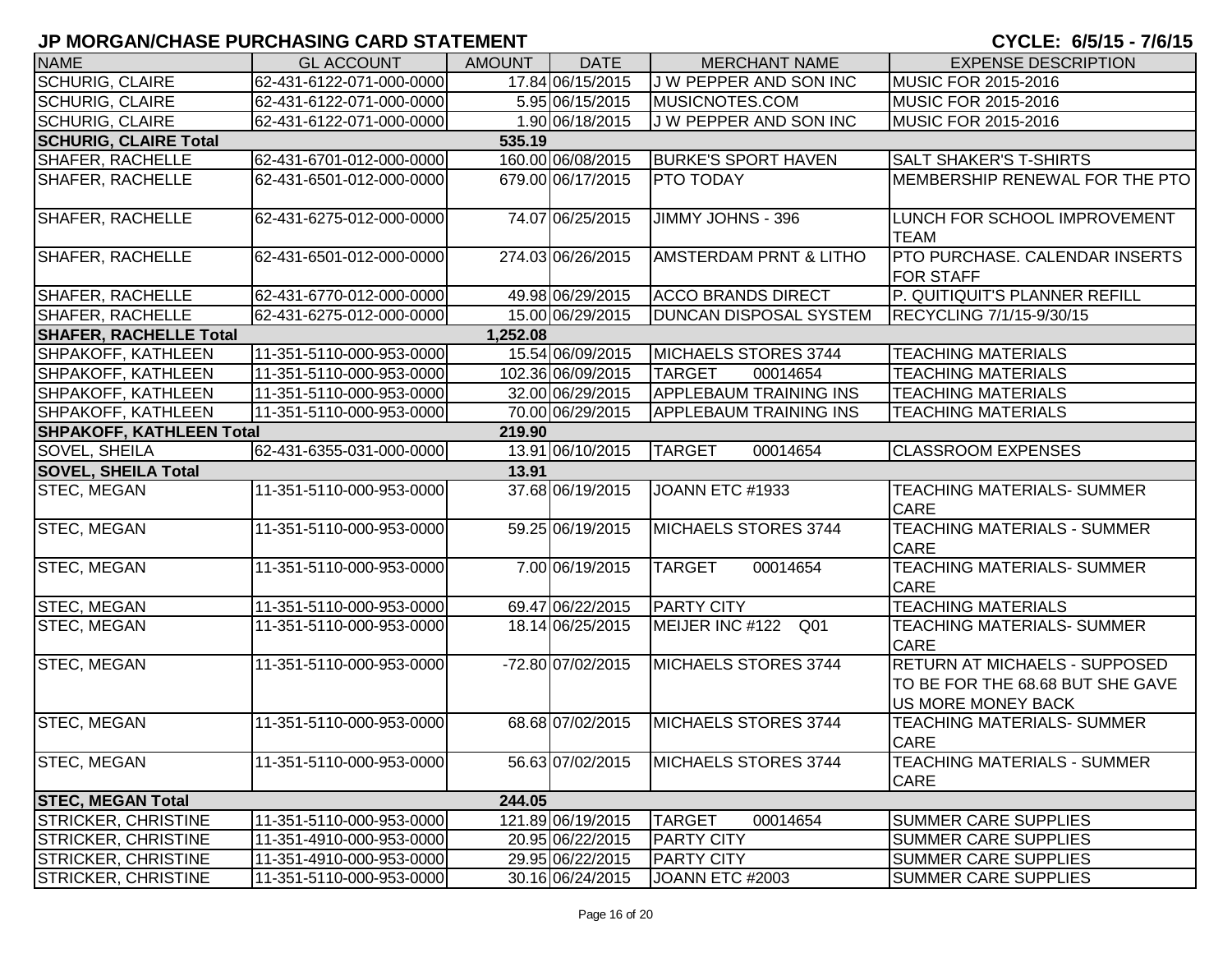| <b>NAME</b>                      | <b>GL ACCOUNT</b>        | <b>AMOUNT</b> | <b>DATE</b>       | <b>MERCHANT NAME</b>          | <b>EXPENSE DESCRIPTION</b>                                          |
|----------------------------------|--------------------------|---------------|-------------------|-------------------------------|---------------------------------------------------------------------|
| <b>STRICKER, CHRISTINE</b>       | 11-351-5110-000-953-0000 |               | 44.27 06/24/2015  | MICHAELS STORES 5054          | <b>SUMMER CARE SUPPLIES</b>                                         |
| <b>STRICKER, CHRISTINE</b>       | 11-351-5110-000-953-0000 |               | 36.59 06/29/2015  | <b>TARGET</b><br>00014654     | <b>SUMMER CARE SUPPLIES</b>                                         |
| <b>STRICKER, CHRISTINE Total</b> |                          | 283.81        |                   |                               |                                                                     |
| <b>TURNER, NANCY</b>             | 11-122-5110-065-194-0000 |               | 229.00 06/05/2015 | <b>FLAGHOUSE INC</b>          | POST SECONDARY START UP                                             |
| <b>TURNER, NANCY</b>             | 11-122-5110-065-194-0000 |               | 240.11 06/08/2015 | <b>FLAGHOUSE INC</b>          | POST SECONDARY START UP                                             |
| <b>TURNER, NANCY</b>             | 11-122-5110-065-194-0000 |               | 224.33 06/08/2015 | NASCO MAIL ORDER              | POST SECONDARY START UP                                             |
| <b>TURNER, NANCY</b>             | 11-122-5110-065-194-0000 |               | 433.68 06/23/2015 | SSI*SCHOOL SPECIALTY          | POST SECONDARY START UP                                             |
| <b>TURNER, NANCY</b>             | 11-216-5110-000-316-0000 |               | 270.86 06/26/2015 | <b>BROOKES PUBLISHING</b>     | EARLY CHILDHOOD COACHING<br><b>MANUAL</b>                           |
| TURNER, NANCY                    | 11-122-3220-055-000-0000 |               | 330.00 06/29/2015 | <b>MAASE</b>                  | SUMMER INSTITUTE MAASE - RORI<br><b>MEYERINK</b>                    |
| <b>TURNER, NANCY</b>             | 11-122-5110-065-194-0000 |               | 80.81 06/30/2015  | <b>FLAGHOUSE INC</b>          | <b>SUPPLIES</b>                                                     |
| <b>TURNER, NANCY</b>             | 11-122-5110-065-194-0000 |               | 35.71 06/30/2015  | SSI*SCHOOL SPECIALTY          | <b>SUPPLIES</b>                                                     |
| <b>TURNER, NANCY Total</b>       |                          | 1,844.50      |                   |                               |                                                                     |
| <b>VAUGHAN, ANGELA</b>           | 11-231-4910-000-000-0000 |               | 20.00 06/26/2015  | <b>MASB</b>                   | MASB FOIA P/G MANUAL                                                |
| VAUGHAN, ANGELA                  | 62-431-6770-001-000-0000 |               | 298.84 06/29/2015 | HERITAGE BRICK AND MAR        | <b>BOOSTER BRICK PURCHASE -</b><br><b>REIMBURSEMENT REQUESTED</b>   |
| VAUGHAN, ANGELA                  | 11-231-3220-000-000-0000 |               | 827.05 06/29/2015 | <b>MASB</b>                   | <b>BOARD WORKSHOP: MASB</b><br><b>FACILITATOR KERWIN</b>            |
| <b>VAUGHAN, ANGELA Total</b>     |                          | 1,145.89      |                   |                               |                                                                     |
| <b>VUICHARD, TATIANA</b>         | 11-119-5110-000-000-0000 |               | 439.92 06/08/2015 | MHE*MCGRAW-HILL ECOMM         | <b>SKILLS LINK MATH WORKBOOKS</b><br><b>SUMMER PROGRAM</b>          |
| <b>VUICHARD, TATIANA</b>         | 11-119-5110-000-000-0000 |               | 10.30 06/08/2015  | MHE*MCGRAW-HILL ECOMM         | <b>SKILLS LINK MATH WORKBOOK</b>                                    |
| <b>VUICHARD, TATIANA</b>         | 11-119-5110-000-000-0000 |               | 519.71 06/12/2015 | STAPLS7137954212000001        | SUMMER SCHOOL TEACHER SUPPLIES                                      |
| <b>VUICHARD, TATIANA</b>         | 11-119-5110-000-000-0000 |               | 6.19 06/12/2015   | STAPLS7137954212000003        | <b>SUMMER SCHOOLS TEACHER</b><br><b>SUPPLIES</b>                    |
| <b>VUICHARD, TATIANA</b>         | 11-119-5110-000-000-0000 |               | 12.87 06/15/2015  | STAPLS7137954212000002        | SUMMER SCHOOL TEACHER SUPPLIES                                      |
| <b>VUICHARD, TATIANA</b>         | 11-119-5110-000-000-0000 |               | 111.14 06/17/2015 | PAYPAL *ORIGINALBIG           | <b>SAFETY TOWN REPLACEMENT PARTS -</b><br><b>SUMMER SCHOOL CAMP</b> |
| <b>VUICHARD, TATIANA</b>         | 11-119-5110-000-000-0000 |               | 351.38 06/17/2015 | STAPLS7138163713000001        | SUMMER SCHOOL TEACHER SUPPLIES                                      |
| <b>VUICHARD, TATIANA</b>         | 11-119-5110-000-000-0000 |               | 246.40 06/18/2015 | SSI*SCHOOL SPECIALTY          | SUMMER SCHOOL TEACHER SUPPLIES<br>- WHITE BOARDS FOR STUDENTS       |
| <b>VUICHARD, TATIANA</b>         | 11-119-5110-000-000-0000 |               | 105.95 06/22/2015 | <b>LEARNING A-Z</b>           | <b>SUMMER SCHOOL ELL BOOK</b><br><b>MEMBERSHIP</b>                  |
| <b>VUICHARD, TATIANA</b>         | 11-119-5110-000-000-0000 |               | 23.80 06/22/2015  | 00109520<br><b>STAPLES</b>    | <b>SUMMER SCHOOL SUPPLIES</b>                                       |
| <b>VUICHARD, TATIANA</b>         | 11-311-7910-000-000-0000 |               | 126.14 06/26/2015 | <b>COTTAGE INN PIZZA NOVI</b> | CAMP INVENTION SUMMER CAMP<br><b>LUNCH FOR CAMPERS</b>              |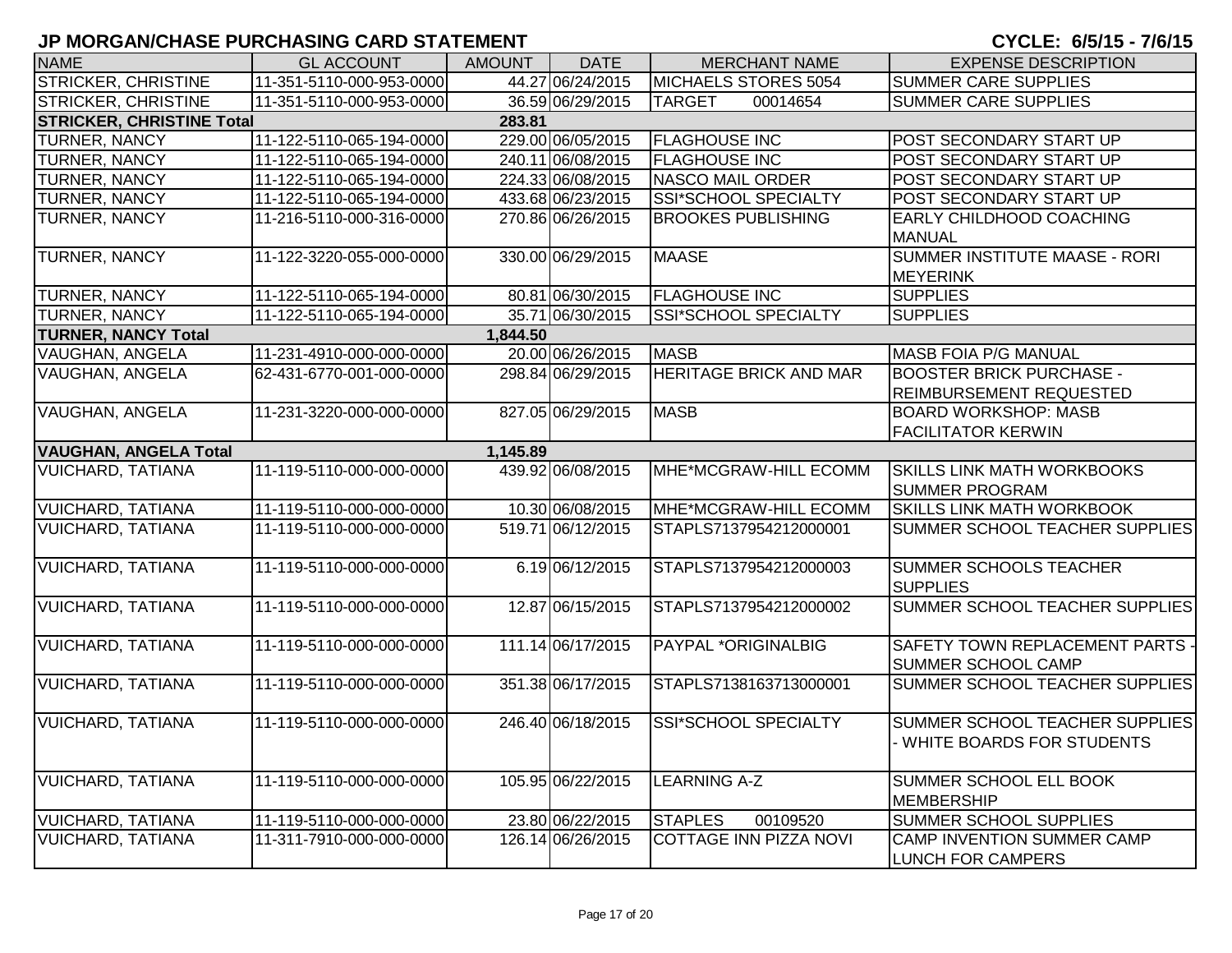| <b>NAME</b>                    | <b>GL ACCOUNT</b>        | <b>AMOUNT</b> | <b>DATE</b>       | <b>MERCHANT NAME</b>          | <b>EXPENSE DESCRIPTION</b>            |
|--------------------------------|--------------------------|---------------|-------------------|-------------------------------|---------------------------------------|
| <b>VUICHARD, TATIANA</b>       | 11-311-5910-000-000-0000 |               | 35.00 06/26/2015  | FOTOLIA - 6KD23F7IXEHC        | <b>BROCHURE PICTURE FOR FALL</b>      |
|                                |                          |               |                   |                               | <b>BROCHURE</b>                       |
| <b>VUICHARD, TATIANA</b>       | 11-351-5990-000-953-0000 |               | 527.00 06/30/2015 | <b>XPEDX LLC</b>              | <b>CARE/PRESCHOOL PAPER</b>           |
| <b>VUICHARD, TATIANA</b>       | 11-311-5910-000-000-0000 |               | 527.00 06/30/2015 | <b>XPEDX LLC</b>              | <b>CE PAPER</b>                       |
| <b>VUICHARD, TATIANA</b>       | 11-119-5110-000-000-0000 |               | 117.95 07/02/2015 | <b>SCANTRON CORPORATION</b>   | <b>HS SUMMER SCHOOL SCANTRONS</b>     |
| <b>VUICHARD, TATIANA Total</b> |                          | 3,160.75      |                   |                               |                                       |
| <b>WARECK, MICHELE</b>         | 11-113-5110-071-010-0000 |               | 178.00 06/05/2015 | <b>AMAZON MKTPLACE PMTS</b>   | <b>ART CLASSROOM SUPPLIES</b>         |
| <b>WARECK, MICHELE</b>         | 11-113-5210-071-099-0000 |               | 26.86 06/05/2015  | AMAZON.COM                    | <b>BOOK FOR NICOLE CARTER</b>         |
| <b>WARECK, MICHELE</b>         | 11-113-5110-071-042-0000 |               | 68.24 06/08/2015  | <b>AMAZON MKTPLACE PMTS</b>   | <b>CLASSROOM SUPPLIES</b>             |
| <b>WARECK, MICHELE</b>         | 11-113-5110-071-038-0000 |               | 484.11 06/08/2015 | LMC*LAERDAL MEDICAL           | <b>HEALTH SUPPLIES</b>                |
| <b>WARECK, MICHELE</b>         | 11-113-5110-071-042-0000 |               | 197.99 06/09/2015 | <b>AMAZON MKTPLACE PMTS</b>   | <b>CLASSROOM SUPPLIES</b>             |
| <b>WARECK, MICHELE</b>         | 62-431-6634-071-000-0000 |               | 14.82 06/10/2015  | <b>AMAZON MKTPLACE PMTS</b>   | <b>CLASSROOM SUPPLIES</b>             |
| <b>WARECK, MICHELE</b>         | 62-431-6634-071-000-0000 |               | 15.98 06/10/2015  | <b>AMAZON MKTPLACE PMTS</b>   | <b>CLASSROOM SUPPLIES</b>             |
| <b>WARECK, MICHELE</b>         | 62-431-6770-071-000-0000 |               | 26.00 06/10/2015  | DOLRTREE 2079 00020792        | STAFF MEETING END OF YEAR GIFTS       |
| <b>WARECK, MICHELE</b>         | 62-431-6180-071-000-0000 |               | 288.96 06/10/2015 | <b>HYATT HOTELS</b>           | <b>QUIZZ BOWL NATIONALS - HOTEL</b>   |
|                                |                          |               |                   |                               | <b>ROOMS</b>                          |
| <b>WARECK, MICHELE</b>         | 62-431-6180-071-000-0000 |               | 356.16 06/10/2015 | <b>HYATT HOTELS</b>           | QUIZZ BOWL NATIONALS - HOTEL          |
|                                |                          |               |                   |                               | <b>ROOMS</b>                          |
| <b>WARECK, MICHELE</b>         | 62-431-6180-071-000-0000 |               | 288.96 06/10/2015 | <b>HYATT HOTELS</b>           | QUIZZ BOWL NATIONALS - HOTEL          |
|                                |                          |               |                   |                               | <b>ROOMS</b>                          |
| <b>WARECK, MICHELE</b>         | 11-113-5110-071-016-0000 |               | 50.00 06/10/2015  | <b>TARGET</b><br>00014654     | <b>GIFT CARDS FOR CO-OP STUDENTS</b>  |
| <b>WARECK, MICHELE</b>         | 62-431-6770-071-000-0000 |               | 54.66 06/10/2015  | WAL-MART #2700                | <b>STAFF MEETING GIFTS</b>            |
| <b>WARECK, MICHELE</b>         | 62-431-6634-071-000-0000 |               | 327.98 06/11/2015 | <b>AMAZON MKTPLACE PMTS</b>   | <b>CLASSROOM SUPPLIES</b>             |
| <b>WARECK, MICHELE</b>         | 11-113-5110-071-099-0000 |               | 7.71 06/11/2015   | JO-ANN STORE #2277            | SUPPLIES FOR STAFF MEETING            |
| <b>WARECK, MICHELE</b>         | 11-113-5110-071-078-0000 |               | 29.94 06/11/2015  | <b>WAL-MART #2700</b>         | <b>STORAGE TAPE FOR TEACHERS</b>      |
|                                |                          |               |                   |                               | <b>MOVING ROOMS</b>                   |
| <b>WARECK, MICHELE</b>         | 62-431-6770-071-000-0000 |               | 59.29 06/11/2015  | WM SUPERCENTER #2700          | <b>STAFF METTING GIFTS</b>            |
| <b>WARECK, MICHELE</b>         | 11-113-5110-071-078-0000 |               | 23.33 06/11/2015  | WM SUPERCENTER #5048          | <b>STORAGE TAPE FOR TEACHERS</b>      |
|                                |                          |               |                   |                               | <b>MOVING ROOMS</b>                   |
| <b>WARECK, MICHELE</b>         | 62-431-6634-071-000-0000 |               | 90.57 06/12/2015  | <b>AMAZON MKTPLACE PMTS</b>   | <b>CLASSROOM SUPPLIES</b>             |
| <b>WARECK, MICHELE</b>         | 62-431-6275-071-000-0000 |               | 59.90 06/12/2015  | CVS/PHARMACY #08161           | <b>GIFT CARDS FOR RETIREES</b>        |
| <b>WARECK, MICHELE</b>         | 62-431-6770-071-000-0000 |               | 168.16 06/12/2015 | SAMS CLUB #6657               | SUPPLIES NEEDED FOR MEETING           |
| <b>WARECK, MICHELE</b>         | 11-113-5110-071-025-0000 |               | 41.93 06/16/2015  | <b>STAPLES</b><br>00109520    | <b>FOLDERS FOR SPECIAL PROJECT</b>    |
| <b>WARECK, MICHELE</b>         | 11-113-5110-071-073-0000 |               | 36.45 06/16/2015  | <b>STAPLES</b><br>00115659    | <b>SPECIAL SERVICES SUPPLIES</b>      |
| <b>WARECK, MICHELE</b>         | 11-113-5110-071-050-0000 |               | 5.85 06/16/2015   | USPS 25948603834307421        | MAIL DRUM LINE APPLICATIONS           |
| <b>WARECK, MICHELE</b>         | 62-431-6108-071-000-0000 |               | 29.84 06/16/2015  | WAL-MART #2700                | <b>OFFICE TREATS, OFFICE SUPPLIES</b> |
| <b>WARECK, MICHELE</b>         | 62-431-6125-071-000-0000 |               | 44.00 06/19/2015  | DECA INC - IMAGES             | <b>DECA CUPS</b>                      |
| <b>WARECK, MICHELE</b>         | 62-431-6275-071-000-0000 |               | 57.98 06/22/2015  | <b>EDIBLE ARRANGEMENTS 27</b> | CONGRATULATIONS GIFT FOR STAFF        |
|                                |                          |               |                   |                               | <b>MEMBER</b>                         |
| <b>WARECK, MICHELE</b>         | 11-113-5110-071-055-0000 |               | 623.75 06/22/2015 | <b>GOPHER SPORT</b>           | PHYS ED CLASSROOM SUPPLIES            |
| <b>WARECK, MICHELE</b>         | 62-431-6770-071-000-0000 |               | 103.10 06/22/2015 | SAMS CLUB #6657               | <b>OFFICE SUPPLIES/TREATS</b>         |
| <b>WARECK, MICHELE</b>         | 11-113-5110-071-055-0000 |               | 27.57 06/22/2015  | <b>STAPLES</b><br>00115659    | PHYS ED CLASSROOM SUPPLIES            |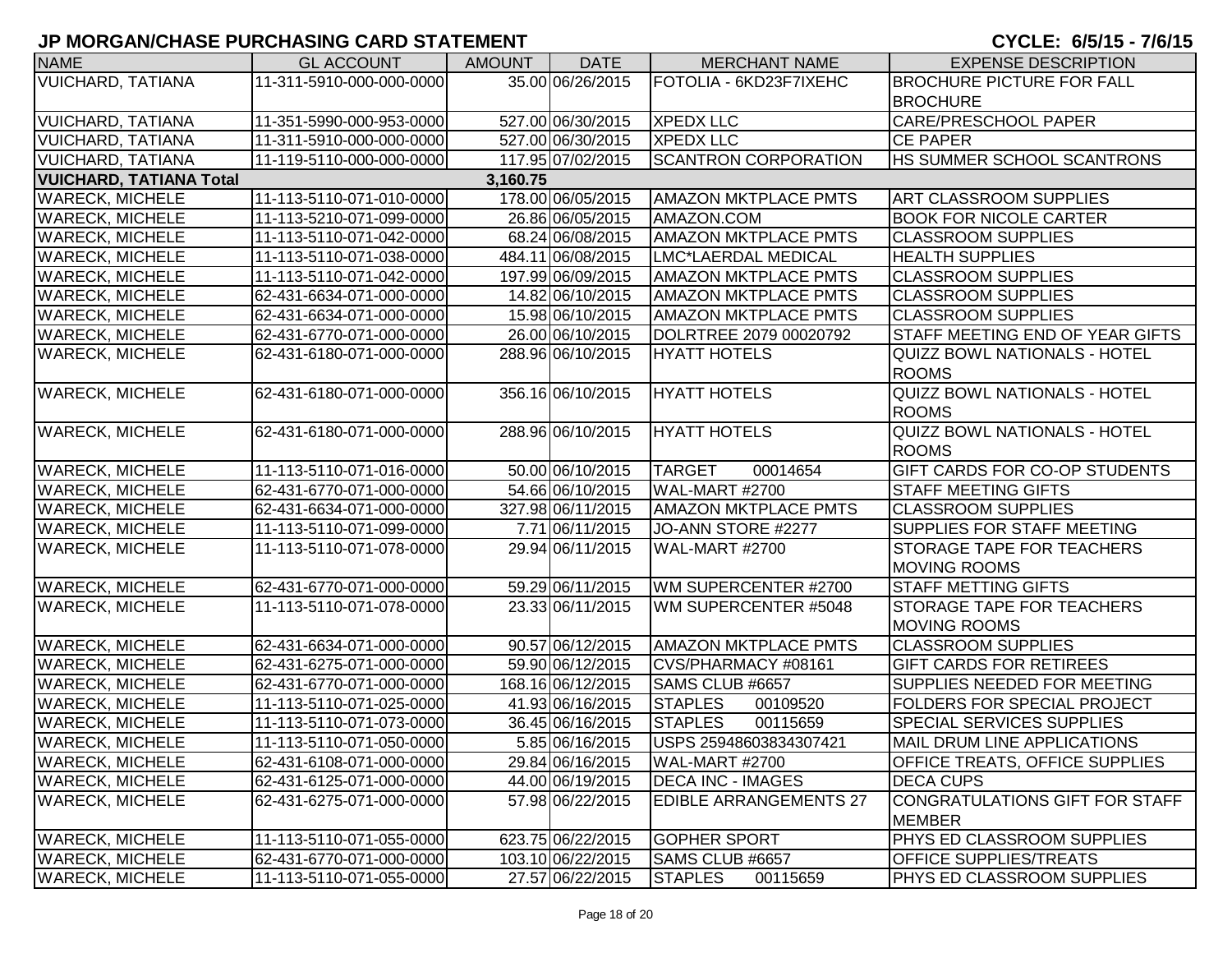| <b>NAME</b>                  | <b>GL ACCOUNT</b>        | <b>AMOUNT</b> | <b>DATE</b>         | <b>MERCHANT NAME</b>          | <b>EXPENSE DESCRIPTION</b>                                                                                                                                                                       |
|------------------------------|--------------------------|---------------|---------------------|-------------------------------|--------------------------------------------------------------------------------------------------------------------------------------------------------------------------------------------------|
| <b>WARECK, MICHELE</b>       | 11-113-5110-071-042-0000 |               | 555.80 06/24/2015   | WENSCOSIGNSUPPLY              | <b>CAREER TECH CLASSROOM SUPPLIES</b>                                                                                                                                                            |
| <b>WARECK, MICHELE</b>       | 11-113-5110-071-070-0000 |               | 28.99 06/26/2015    | <b>AMAZON MKTPLACE PMTS</b>   | <b>TEACHERS EDITION TEXTBOOK</b>                                                                                                                                                                 |
| <b>WARECK, MICHELE</b>       | 62-431-6111-071-000-0000 |               | 44.55 06/26/2015    | AMAZON.COM                    | PRINCIPALS BOOKS                                                                                                                                                                                 |
| <b>WARECK, MICHELE</b>       | 11-113-5110-071-077-0000 |               | 49.00 06/29/2015    | <b>WAL-MART #2700</b>         | <b>CLASSROOM SUPPLIES</b>                                                                                                                                                                        |
| <b>WARECK, MICHELE</b>       | 11-241-5990-071-000-0000 |               | 29.90 06/29/2015    | WAL-MART #2700                | OFFICE STORAGE SUPPLIES                                                                                                                                                                          |
| <b>WARECK, MICHELE Total</b> |                          | 4,496.33      |                     |                               |                                                                                                                                                                                                  |
| <b>WEBBER, RONALD</b>        | 11-221-7910-000-411-0000 |               | 15.18 06/08/2015    | <b>MONROE BAKERY</b>          | OH FOCUS SCHOOLS UPDATE MTG                                                                                                                                                                      |
| <b>WEBBER, RONALD</b>        | 11-221-7910-000-411-0000 |               | 3.00 06/10/2015     | PARKING STATE OF MI KI        | TEACHER OF THE YEAR PARKING IN<br>LANSING, MI                                                                                                                                                    |
| <b>WEBBER, RONALD</b>        | 11-221-7910-000-411-0000 |               | 163.46 06/12/2015   | <b>MOES ON TEN</b>            | END OF THE YEAR INTERSCHOOL<br><b>COUNCIL MEETING</b>                                                                                                                                            |
| <b>WEBBER, RONALD</b>        | 11-221-7910-000-411-0000 |               | 15.18 06/17/2015    | <b>MONROE BAKERY</b>          | ATLAS WORK DAY W/CALS AND CATS                                                                                                                                                                   |
| <b>WEBBER, RONALD</b>        | 11-221-7910-000-411-0000 |               | 22.77 06/18/2015    | <b>MONROE BAKERY</b>          | <b>ATLAS WORK DAY W/CALS AND CATS</b>                                                                                                                                                            |
| <b>WEBBER, RONALD</b>        | 11-221-7910-000-411-0000 |               | 22.77 06/19/2015    | <b>MONROE BAKERY</b>          | ATLAS WORK DAY W/CALS AND CATS                                                                                                                                                                   |
| <b>WEBBER, RONALD</b>        | 11-221-7910-000-411-0000 |               | 22.77 06/22/2015    | <b>MONROE BAKERY</b>          | <b>ATLAS WORK DAY W/CALS AND CATS</b>                                                                                                                                                            |
| <b>WEBBER, RONALD</b>        | 11-221-7910-000-411-0000 |               | 26.86 06/22/2015    | <b>MONROE BAKERY</b>          | <b>ATLAS WORK</b>                                                                                                                                                                                |
| <b>WEBBER, RONALD</b>        | 11-221-3220-000-411-0000 |               | 100.00 06/25/2015   | OAKLAND SCHOOLS-RC INT        | <b>REGISTRATION FEE FOR EFFECTIVE</b><br><b>PRACTICES CONFERENCE AT</b><br>OAKLAND SCHOOLS                                                                                                       |
| <b>WEBBER, RONALD</b>        | 11-221-7910-000-411-0000 |               | 107.12 07/01/2015   | JET'S PIZZA #150              | PLAYWORKS STUDENT LEADERSHIP<br><b>TRAINING</b>                                                                                                                                                  |
| <b>WEBBER, RONALD</b>        | 11-221-7910-000-411-0000 |               | 15.18 07/02/2015    | <b>MONROE BAKERY</b>          | PLAYWORKS STUDENT LEADERSHIP<br><b>TRAINING</b>                                                                                                                                                  |
| <b>WEBBER, RONALD</b>        | 11-221-7410-000-411-0000 |               | 49.00 07/06/2015    | <b>WRIKE.COM</b>              | <b>AUTOMATIC MONTHLY MEMBERSHIP</b><br><b>RENEWAL</b>                                                                                                                                            |
| <b>WEBBER, RONALD Total</b>  |                          | 563.29        |                     |                               |                                                                                                                                                                                                  |
| <b>WESNER, KIMBERLY</b>      | 62-431-6262-065-000-0000 |               | 1,079.87 06/11/2015 | <b>FOLLETT SCHOOL SOLUTIO</b> | <b>PTO PURCHASED BOOKS - PTO</b><br>REIMBURSEMENT CHECK #1171 WAS<br>SUBMITTED ON 6/5/15 - USED BOOK<br>FAIR/STUDENT ACTIVITY ACCOUNT<br>AND PTO CHECK WAS DEPOSITED<br><b>INTO THAT ACCOUNT</b> |